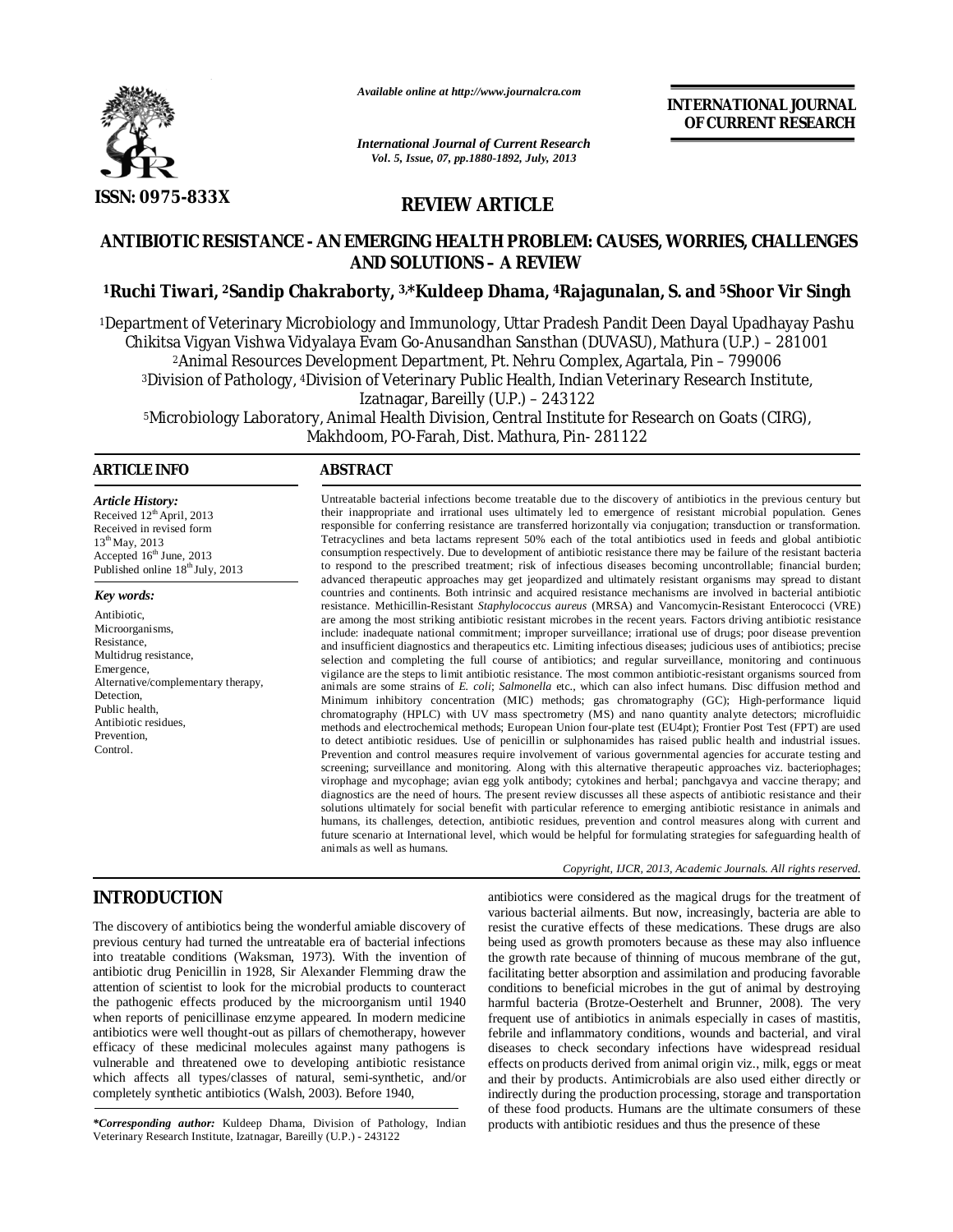residues in routine diet may adversely affect the health. Antibiotics when used inappropriately and irrationally provide favorable conditions for development of resistant group of microbes that can spread very easily. The extraordinary genetic capacities of microbes have utilized the continuous survival pressure as a warning to their life. By expressing various resistance genes and all possible means of horizontal gene transmission in equilibrium with environmental microbiomes to support the rise of antibiotic resistance microorganisms are counteracting antimicrobial approaches, indeed (Sorensen *et al*., 2005; Walsh, 2006; Davies and Davies, 2010). Countless documents are available describing the genetics, origins, evolution, and mechanisms of antibiotic resistance. In the present review we will have a brief look on the underlying causes, genetic mechanisms including chromosomal or mobile genetic elements responsible for emerging resistance with relevant examples and steps to counteract the developing antibiotic resistance. Termination of the course of antibiotic without following prescribed format is a major cause of development of resistance worldwide. The socioeconomic factors at both individual as well as national level facilitate emergence and spread of antimicrobial resistance. Urban poor people exposed to inclement climate or due to their poor quality of living standard are more prone to develop resistance. The beta-lactam group of antibiotics is responsible for approximately 95% of all milk antibiotic contamination. In the developing countries nowadays multiple antibiotic resistance have been observed among important enteric pathogens viz., *Escerichia coli*; *Salmonella* and *Shigella*; *Klebsiella*; *Vibrio cholarae* which have increased the global worry (Calva *et al*., 1996; Murray and Lopez, 1997; Borroto *et al*., 2000; Aiello and Larson, 2003; Butaye *et al*., 2003; Byarugaba, 2004 and 2005; Soulsby, 2005; Aminov and Mackie, 2007; Aminov, 2009).

In these days, however, due to the advancement in the field of molecular biology and biotechnology to combat the antibiotic resistance arising due to the ever increasing threat of zoonotic diseases including food-borne zoonosis several new therapies have come into existence (Deb *et al*., 2013a; Dhama *et al*., 2013a,b,c; Tiwari *et al*., 2012; Mahima *et al*., 2012).

- The term "antibiotic resistance" is defined as "a property of bacteria that confers the capacity to inactivate or exclude antibiotics, or a mechanism that blocks the inhibitory or killing effects of antibiotics to which it was previously sensitive, leading to survival despite exposure to antimicrobials" (Whyte *et al*., 2002).
- This is a consequence of the use, particularly misuse and indiscriminate use (Low or high doses, inappropriate use, casual use without prescription), of antimicrobial medicines and develop when a microorganism mutates or acquires a resistance (R) gene (Zhang *et al*., 2006).
- The antibiotic resistance may disseminate in the nature either by clonal spread of resistant clonal lineages or by horizontal gene transfer methods (Witte, 2004).
- Journey of antibiotic has seen various phases comprised of dark ages, preantibiotic era; primordial phase including advent of chemotherapy via the sulfonamides; golden years, the halcyon years and lean years chronologically.
- A wide array of biochemical and physiological mechanisms are responsible for development of resistance (Wright, 2007).
- Genes responsible for conferring resistance can be transferred horizontally between bacterial cells by conjugation, by involvement of bacteriophage through transduction or from environmental factors by transformation (Anderson, 1968; Hotchkiss and Gabor, 1970; Cirz *et al*., 2005; Mathew *et al*., 2007; Canton, 2009).
- Bacteria may acquire genes which encode for enzymes capable of destroying antibiotics hence nullifying the action of drug by being resistant (Abraham and Chain, 1940; Martinez *et al*., 2007).
- When a bacterium harbors many a resistance genes together, then it is called multidrug resistant (MDR), extremely drug-resistant (XDR) strains and/or totally drug resistant (TDR) strains as

documented in cases of tuberculosis or informally, a superbug or super bacterium. Certain MDR pathogens may show resistance to second and even third-line antibiotics. They acquire them sequentially and such phenomenon is illustrated by *Staphylococcus aureus* when they pose a threat of nosocomial infection. *Pseudomonas aeruginosa* additionally is responsible for a greater degree of intrinsic resistance (Thomas *et al*., 1998; Girou *et al*., 2006; Wright, 2010).

- The resistant bacteria in animals can be transmitted to humans via three pathways:
	- o Consumption of improper/undercooked contaminated meat, milk or eggs.
	- o Close or direct contact with animals.
	- o Through the environment (Hawkey and Jones, 2009).
- Unchecked/Uncontrolled and widespread application of antibiotics in both human and veterinary medicines is equally responsible for increase in prevalence of antibiotic-resistant bacterial infections, and emergence of new antimicrobial resistant pathogenic strains of various infectious agents (Hidron *et al*., 2008).
- A major source of antibiotic overuse is the extensive use of these drugs in livestock sector for promoting the growth and production of animals including poultry for getting more profitability to compensate unsanitary conditions present in livestock industry and agriculture (Toole *et al*., 1997; Richet *et al*., 2001).
- *Staphylococcus aureus* is amongst important and major resistant bacterial pathogens to the general population. Methicillinresistant *Staphylococcus aureus* (MRSA) is nowadays frequent in hospital settings. MRSA has become a major community-acquired (CA) pathogen CA-MRSA, with enhanced virulence and transmission characteristics. In United States, resistance to penicillin; Methicillin; tetracycline and erythromycin groups of drugs have become more common. The emergence of glycopeptide intermediate *Staphylococcus aureus* (GISA) or vancomycin-intermediate *Staphylococcus aureus* (VISA) have made the situation more critical (Skurray and Firth, 1997; Chan *et al*., 2011; Xie *et al*., 2011).
- Tetracyclines being used since many a years in livestock and poultry sector represent almost 50% of the total antibiotics used in feeds.
- Β-lactams group of antibiotic used for treating the infectious diseases in food animals, represents 50% of the global antibiotic consumption (Hirakata *et al*., 2005; Okeke *et al*., 2005).

## **Antibiotic resistance – An issue of global worry**

- Antimicrobial resistance is an alarming public health threat worldwide which demands scrupulous investigations (Levy and Marshall, 2004; Zhang *et al*., 2006).
- Infections caused by resistant bacteria often fail to respond to the standard/prescribed treatment, which results into prolonged illness and greater mortality risk or death. Many pathogens have developed resistance over the years in different regions of the world including developing nations (Byarugaba, 2005; Islam, 2007).
- Antibiotic resistance reduces the effectiveness of treatment because animals/patients remain chronically ill, thus potentially spreading resistant microorganisms to others (Mitema *et al*., 2001 and 2004).
- Many infectious diseases from becoming uncontrollable could overturn the progress made towards reaching the targets of the health-related Goals of United Nations Millennium Development (MDGs) set for 2015 (Pirmohamed *et al*., 2007).
- This gradual increase in antibiotic resistance may add to financial burden to the general public because of the inefficacy of first line medicines (Larsson *et al*., 2000).
- In absence of effective antimicrobials against infections, the success of treatments such as organ transplantation, cancer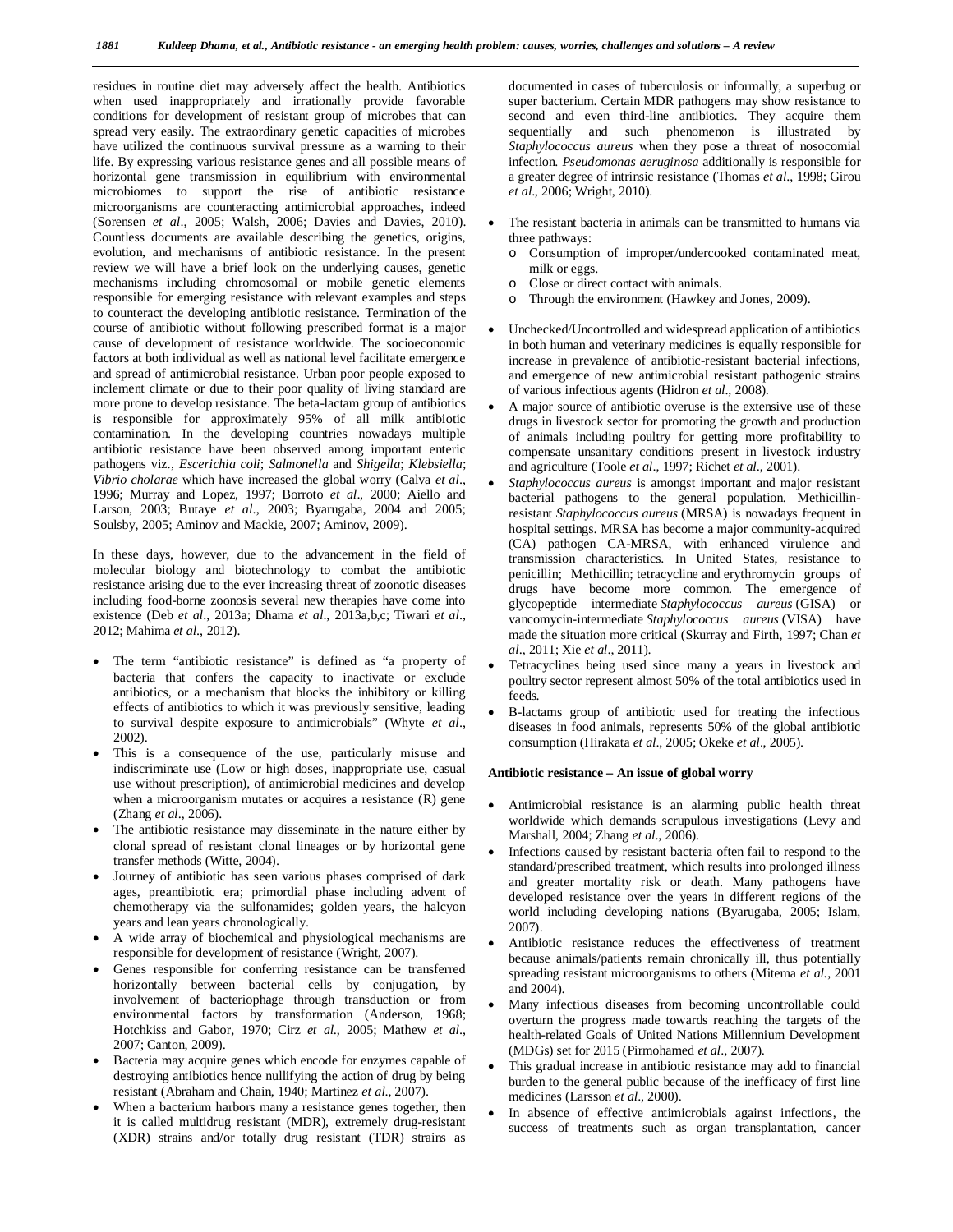chemotherapy and major surgery would be jeopardized (Radyowijati and Haak, 2002).

- With the continued emergence of multidrug resistant strains, the future may again be in hopeless conditions of pre-antibiotic era of untreatable infections (Boucher, *et al*., 2009; Rossolini and Thaller, 2010).
- In present scenario of globalization, resistant microorganisms may spread rapidly to distant countries and continents. Ever changing characteristics of microbes; selective pressures in the use of antibiotics along with social and technological changes all have acted as contributory factors (Aarestrup *et al*., 2001; Nugent *et al*., 2008).

## **Classical examples of antibacterial resistance**

The development and distribution of antibiotic-resistant microbes in the biosphere is one of the good examples of the Darwinian theory of selection and survival of fittest. Reason behind this is anthropogenic due to misuse or overuse of such drugs superimposing selection pressure on the nature. The indiscriminate use of antimycotic agents and antibiotics to promote growth of farm animals and to prevent their infection rather than to cure infections most of times lead to drug resistance, emergence of antibiotic-resistant pathogenic microbes and development of "superbugs" and super-resistant strains, microbes harboring enhanced morbidity and mortality potentials due to multiple mutations endowing high levels of resistance against antibiotic drugs and thereby reduces the efficacy of the antimicrobials in the battle with various infections. (Meynell and Datta, 1967; Bryskier, 2005; Liu and Pop, 2009). Literature reveals more than 20,000 potential resistance genes (r genes) are existing in nature which are of nearly 400 different types among various species, fortunately they all have not been expressed yet (Depardieu *et al*., 2007; Dantas *et al*., 2008). In real sense, antibiotic resistance is acting as a virulence factor which shore up the activity of pathogens (Couce and Blazquez, 2009).

Some of the common examples of MDR organisms are Methicillin-Resistant *Staphylococcus aureus* (MRSA), Vancomycin-Resistant Enterococci (VRE) among Gram positive bacteria, *Klebsiella pneumoniae* carbapenemase (KPC) producing Gram-negatives, Extended-spectrum β-lactamase (ESBLs) producing Gram-negative bacteria, Multidrug resistant *S. enteritica* serovar Typhimurium DT 104 (ACSSuT-phenotype), Imipenem-resistant or MDR Organisms *Acinetobacter baumannii, Acinetobacter baylyi, Pseudomonas aeruginosa, Bacteroides spp.,* Clindamycin-resistant *Clostridium difficile,* Streptomycin-resistant *Thermus thermophilus, E. coli* resistant to multiple fluoroquinolone, resistance of *Mycobacterium tuberculosis* to isoniazid, rifampin, and multiple antifungal resistant *Scedosporium prolificans* infections (Gregory *et al*., 2001; Shoemaker *et al*., 2001; Trakulsomboon *et al*., 2001; Enright *et al*., 2002; Bozdogan *et al*., 2003; Inoue *et al*., 2004; Nandi *et al*., 2004; Gomez and Neyfakh, 2006; World Health Organization, 2006; Perez *et al*., 2007; Reinert *et al*., 2007; Boucher and Corey, 2008; Maragakis and Perl, 2008; DeLeo and Chambers, 2009; Li *et al*., 2013). *E. coli* has developed low-level of resistance against fluoroquinolones and ciprofloxacin due to activity of qnrA1 and qnrS1 genes and because of mutation in gyrA gene respectively (Andersson, 2006; Allou *et al*., 2009). Similarly qnrB is quinolone-resistance determinant (Da Re *et al*., 2009). Rifamycin, broad-spectrum antibiotics target bacterial transcription by inhibition of RNA polymerase but mutational alteration of the drug target (ribosome) by ADP-ribosylation is the predominant mechanism initiating resistance and as an additive for the formation of rifampin resistome (Llano-Sotelo *et al*., 2002; Recht and Puglisi, 2001; Baysarowich *et al*., 2008). Actinomyces group of bacteria produces vast range of bioactive secondary metabolites/antibiotics which are strain specific rather than species– specific. To be specific they possess specific genotypes encoding for strain specific antibiotics out of which few have Aminoglycoside antibiotic (AG) inactivation enzymes (β-lactamases) while few strains of actinomycetes are AG producers showing multiple patterns of resistance (Benveniste and Davies, 1973; Ogawara *et al*., 1999). Sulfonamide and trimethoprim resistance in *Streptococcus agalactiae* has been observed due to presence of amplification of a naturally occurring gene (Brochet *et al*., 2008). Multilocus sequence typing has confirmed the antimicrobial resistance in *Streptococcus pneumoniae* isolates (Doern *et al*., 2001). Whole-genome sequencing is another approach for tracking the in vivo evolution of multidrug resistance in various bacteria, *Staphylococcus aureus* being a significant example (Mwangi *et al*., 2007).

Major mechanism of antifungal drug resistance is any change in the cell wall or plasma membrane, which leads to impaired drug uptake by the fungal cells and over expression of efflux pumps of the ABC (ATP binding cassette) transporter and MFS (major facilitator superfamily), drug transporters which belong to two different superfamilies (Mendez and Salas, 2001; Poole, 2005). These are multifunctional proteins, which mediate important physiological functions and are the most prominent contributors to phenomenon of Multiple Drug Resistance (MDR) in microorganisms. Hence, an alarming increase in bacterial resistance and increased proportion of MDR strains of bacteria has been documented. The macrolides and many related antibiotics act by binding with 50S ribosome subunit. Resistance can be acquired by modification of the RNA or protein components of the ribosome. A specific rRNA modification mechanism producing resistance to all antibiotics is spreading rapidly specifically against quinolones (Zengel *et al*., 1977; Yassin and Mankin, 2007; Roberts, 2008).

#### **Mechanism of development of antibiotic resistance**

Now sufficient documentary evidences are available specifying that antibiotic resistance is an ancient phenomenon and environmental microorganisms, including antibiotic producers, are source of such resistant determinants found in pathogenic microorganisms (Silver and Falkow, 1970; Kopecko and Punch, 1971; Bartoloni *et al*., 2009). Resistance to antibiotics may be either intrinsic (or natural) and acquired. Microbes lacking the target site are not affected by drugs that form the basis of the concept of intrinsic resistance (Fajardo *et al*., 2008). The differences in the chemical nature of the drugs and the membrane structure of the microbes are responsible for low permeability of drug under natural circumstances due to presence of inactivating microbial enzymes or alternative enzyme for the enzyme that may get inhibited by the antibiotic like the beta lactamases responsible for resistance against Beta lactam antibiotics and third generation cephalosporins (von Baum and Marre, 2005; Rossolini and Thaller, 2010). It may also be due to mutation in the target; posttranscriptional as well as post-translational modification of the drug target; reduced uptake and active efflux of the drug; chromosomally encoded multidrug resistance; R–factor; typical expression or suppression of genes *in vivo* that may be entirely different from the condition *in vitro* (Watanabe, 1971; Hall, 1997; Fluit *et al*., 2001; McKeegan *et al*., 2002; Poole, 2005; Piddock, 2006b; Torok *et al*., 2012). Gene deletion is also considered as a mechanism of development of antibiotic resistance as demonstrated in the case of *Burkholderia pseudomallei*, the bacterium has developed resistance against ceftazidime by deletion of Penicillin binding protein gene encoding (PBP 3) but this mechanism is extremely uncommon (Torok *et al*., 2012). The role of human intestinal microbial flora in the transfer of antibiotic resistance genes to pathogenic bacteria is also screened (Salyers *et al*., 2004; Sommer *et al*., 2009). The hypothesis that the organism could acquire gene of resistance from soil/nature or aquatic environments is also investigated recently, as most of the antibiotics were obtained from soil borne organism and the soil is also suspected to be the source of resistance genes (Riesenfeld *et al*., 2004; D'Costa *et al*., 2006; D'Costa *et al*., 2007; Baquero, *et al*., 2008; Martinez, 2009; Szczepanowski *et al*., 2009; Allen *et al*., 2010; Walsh, 2013). The stress to which bacteria are exposed both within the host and also in the environment, results in development of adoptive mechanism like development of antibiotic resistance and formation of biofilms for their survival (Poole, 2012). Recently, development of rifampicin resistance among *E. coli* growing in an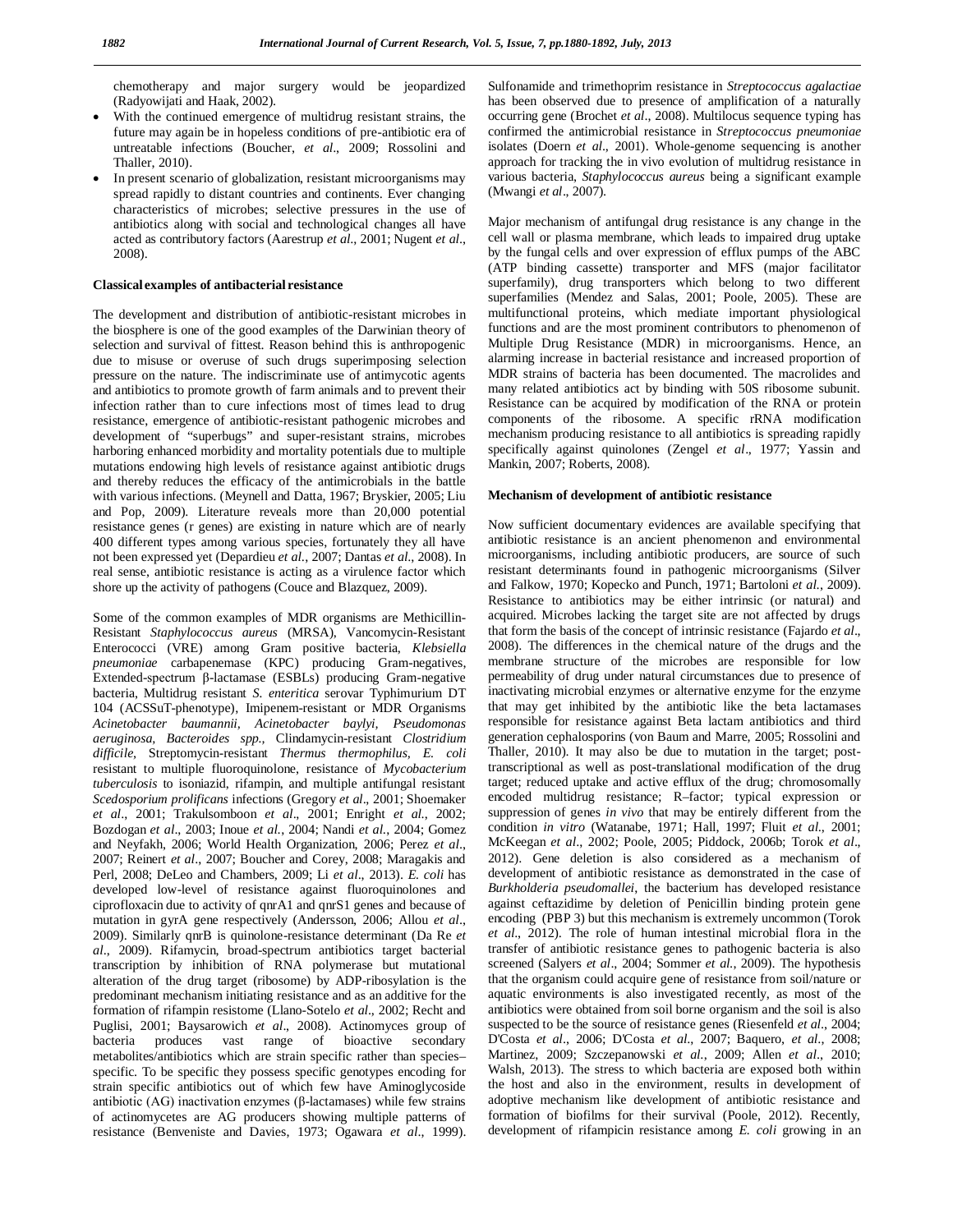antibiotic free environment at higher temperatures resulting from mutations of the *rpoB* gene was reported (Pallecchi *et al*., 2007; Pallecchi *et al*., 2008; Rodríguez-Verdugo *et al*., 2013).

## **Non-chromosomal antibiotic resistance**

Mobile genetic elements such as transposons, prophages, integrons, resistance islands (R factor), self replicating plasmids all carry resistance genes into sensitive microorganisms (Normark and Normark, 2002; Guerin *et al*., 2010). Plasmid-mediated quinolone resistance is emerging globally as a multifaceted threat (Rownd, 1969; Robicsek *et al*., 2006; Strahilevitz *et al*., 2009). Spread of plasmid is very rapid in between heterogeneous bacterial communities (Dionisio *et al*., 2002). Integrons are genetic elements associated with the resistance (r) genes related with transferable plasmid-mediated resistance (Gillings *et al*., 2008). OXA beta-lactamase genes responsible for resistance against Beta lactam antibiotics have been observed to be present on plasmids for several millions years (Davies, 1995; Barlow and Hall, 2002). Microarray technology involving gene signatures of microorganisms should be explored to elucidate and understand mechanisms of antibiotic action and developing resistance in more detail (Brazas and Hancock, 2005). Methylenomycin antibiotic is produced by two strains of Streptomyces where the genes for production and resistance both are located on the transferrable plasmids i.e. pSV1 and SCP1, mmr being the methylenomycin resistance gene (Chater and Bruton, 1985). Development of multiple resistance in microorganisms indicates molecular basis of new defense strategy of tiny super bugs (Alekshun and Levy, 2007). R-plasmid pTP10 of the *Corynebacterium xerosis* carries resistance genes for erythromycin chloramphenicol, kanamycin, and tetracycline antibiotics (Tauch *et al*., 1995).Genetic transformation of *Escherichia coli* and *Proteus mirabilis* explains the involvement of molecular nature of circular R-factors/plasmid DNA (Cohen and Miller, 1969; Cohen and Miller, 1970; Davies *et al*., 1971; Cohen *et al*., 1972). Conjugative plasmids are part of enterobacteria such as Plasmid F of *Escherichia coli* K-12, R-factor NR1 in *Proteus mirabilis* and other conjugative plasmids encoding antibiotic resistances in *Salmonella, Shigella, Klebsiella, Proteus*, and *Escherichia* (Watanabe *et al*., 1964; Rownd and Mickel, 1971; Silver and Cohen, 1972)*.* They are considered as 'pre-antibiotic' plasmids means they were existing before the development of modern resistance encoded by modern R plasmids and it has been confirmed by incompatibility tests or Inc groups (Datta and Hughes, 1983; Nordmann and Poirel, 2005).

## **Microbial genetics explains existence of chromosomal and nonchromosomal r genes**

A large number of bacteria and fungi acts as source of wonderful drugs. Antibiotics were produced as a means of self-defense by various bacteria and fungi as microbes are exposed to various organic, inorganic and industrial influents in the nature. To specify, antibiotic producing microorganisms harbor r-genes and R-factors in plasmids to confer their own protection from inhibitory or lethal actions of these secondary metabolites naturally. Currently due to excessive survival pressure microorganisms are either expressing these r-genes and Rfactors or following various alternate approaches by episome mediated gene transfer or modifications in targets to overcome bactericidal activity of antibiotics for their prolonged survival in the nature (White *et al*., 2005; Hopwood, 2007).

## **Reasons / Factors That Drive Antibiotic Resistance**

- Inadequate national commitment to a comprehensive and coordinated response, ill-defined accountability and insufficient engagement of communities.
- Improper surveillance, tracking and monitoring systems.
- Lack of basic knowledge on the complexity of the processes that contribute to emergence and dissemination of resistance is one of the primary reasons of no significant accomplishment.
- Though steps have been taken at international, national, and local levels against this serious problem by proposing resolutions and a variety of recommendations have also been propounded but still the development of antibiotic resistance is relentless.
- Inappropriate and irrational use/dosing of drugs/medicines by humans and given even to their companion animals.
- Paucity of knowledge- Informations regarding natural biological functions of all the antibiotics is not completely known and understood.
- Poor disease prevention and control practices.
- Insufficient diagnostics, medicines, nosocomial transmission and vaccines (Finland, 1979).
- Consistent lack of skilled staff, deficit in training of R & D staffs persons and limited resources in order to enforce infection control practices to be followed.
- Inadequacy or less availability of proper guidelines for rational usage of antibiotics.
- Increased international trade and travel act as force for intercontinental spread.
- Reduction in the speed of development of new antimicrobials as laboratory and clinical trials take much time than the emergence of resistant genes (Baltz, 2006; Douthwaite, 2010; Rossolini and Thaller, 2010).

## **Steps to limit antibiotic resistance**

- Limiting infectious diseases forms the fundamental step in reducing antimicrobial resistance. It is thus needed to give special attention to health transition from acute diseases in neonates towards chronic diseases in adults in order to limit the risk of indiscriminate spread of disease in various age groups.
- Importance to build and sustain a greater effort to reduce antibiotic resistance is provided by international commitment towards specific diseases including tuberculosis for which resistance is a major concern (Shah *et al*., 2007; Thiams *et al*., 2007; Velayati *et al*., 2009).
- Use antibiotics only in case of bacterial infections. In this regard, the introduction of fluoroquinolone group of antibiotics in the south-eastern Asian countries requires a special mention as it has illustrated a negative impact due to overuse. This proves that judicious use of antibiotics is the need of hour (Linton, 1977).
- Antibiotic therapy should be prescribed only after performing the antimicrobial sensitivity testing in the laboratories.
- Selection of such antibiotic should be promoted, which targets the infection causing microbe instead of broad-spectrum antibiotics. This will cause reduction in the development of early signs of antibiotic resistance provided there is feasibility of feedback intervention.
- Completion of full course of antibiotics should be followed. Any negligence in this regard ultimately encourages the pathogen to persist in the host.
- Virulence inhibitors should be used instead of antibiotics as this will check the occurrence and expression of disease.
- Stimulation of immune system of host, can also involve promoting gut microbiomes and commensals to enhance competitive colonization such as use of prebiotics and probiotics (Marshall *et al*., 2009; Dhama *et al*., 2011a).
- The burden imposed upon human health by antibiotic resistance especially in rural setting is huge but cannot be quantified with precision. For this reason regular surveillance, monitoring and continuous vigilance are of utmost importance.
- Strict hygienic practices and monitoring of antibiotic use in hospital settings to prevent spread of nosocomial spread of antibiotic resistance (Bergstrom *et al*., 2004).
- (Duse, 1998; Newton *et al*., 2001; World Health Organization, 2001; Sirinavin and Dowell, 2002; von Baum and Marre, 2005; Falagas and Karveli, 2006; Zhang *et al*., 2006; Chetley *et al*., 2007; Iseman, 2007).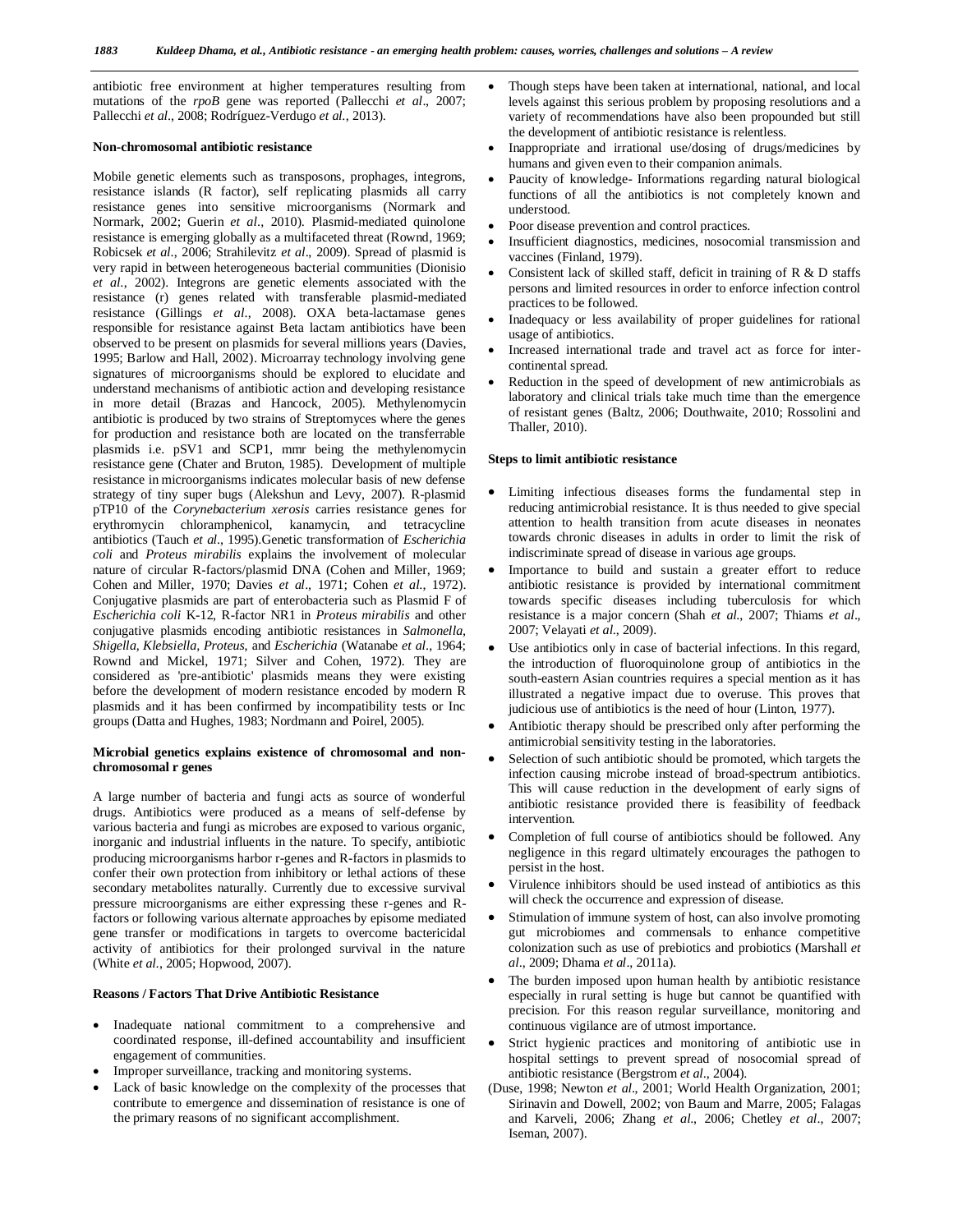## **The antibiotic resistance in animals**

Sometimes the bacterium causing disease to both humans and domestic animals may be common. The animals act as reservoir for these resistant strains because of indiscriminate use of antimicrobials (Wegener *et al*., 1999). It is not surprising that antibiotics are widely used in agricultural and animal husbandry settings to treat the infections and to promote the growth and production of animals (Payne *et al*., 2007). More than half of the total amount of antimicrobials consumed worldwide is reported to be as growth promoter (Wegener *et al*., 1999). The most common antibioticresistant organisms sourced from animals are some strains of *Salmonella, Campylobacter, Enterococci,* and *E. coli*, which could also infect humans as well. Although it is difficult to establish an obvious link, when animal pathogens/bacteria are exposed to an antibiotic used in animals which is related to an antibiotic used in humans, they may develop common resistances; the antibiotic resistant organisms in animals or their antibiotic resistant genes could spread to humans. As per World Health Organization (WHO), excessive and unnecessary use of antibiotics, particularly as growth promoters in livestock animals and poultry destined for human consumption, may lead to a growing risk to human health. In 1998, the European Union followed WHO recommendations and banned the use of antimicrobials in animals prescribed for the treatment of human infections as well as all antibiotic use for growth promotion in animals. An increase in international trade of animals and animal products is also a concern in the spread of antibiotic resistant clonal lineages. Use of fluoroquinolone drugs in veterinary medicine was reported to be associated with the development of resitance among S. enteritica DT 104 (Witte, 2004; Kahn and Line, 2005; Musgrove *et al*., 2006; Kikuvi *et al*., 2007; Luangtongkum *et al*., 2009; WHO, 2013).

Many countries have banned some specific drugs/antibiotics. DDT, diclofenac, paracitamol, aspirin, analgin, furazolidone, piperazine, nitrofurazone, penicillin as skin or eye ointment, tetracycline as liquid oral preparation of drug and many other drug combinations have been banned due to their side effects, residual toxicity and related food safety concerns but still they are sold in the markets in unauthorized manner (Chopra and Roberts, 2001). In USA, diclofenac has been completely banned after the detection of higher/toxic level of this drug in the viscera as well as the muscles of vultures which died owing to residual toxicity (Mbori-Ngacha, 1997; IMPACT, 2006; Newton *et al*., 2006; Hindler and Stelling, 2007).

## **Antibiotic resistance detection methods**

Rising frequency of fungal infection as well as increased reports of resistance to antibacterial and antifungal agents indicates the importance of *in vitro* antibiotic and antifungal susceptibility testing. It reflects the necessity to assess drug sensitivity patterns before recommendation of any therapeutic agent. Different methods are available to assess the sensitivity of microbial agent against different concentrations of antibiotic and antifungal agents. For this Disc diffusion method and of Minimum inhibitory concentration (MIC) methods are used by observing the zone of inhibition and reduction of turbidity of broth culture, respectively. In disc diffusion methods, small discs containing antibiotics are placed over a plate upon which bacteria are growing. If the bacteria are sensitive to the antibiotic, a clear ring, or zone of inhibition, develops around the antibiotic disc. Sensitive drug produces large clear zone over the bacterial lawn as per the concentration of drug incorporated in the antibiotic/ antifungal discs, referred as zone of inhibition. Measurement of MIC of any drug is more sensitive technique comparatively, is used in R&D labs of different pharmaceuticals companies to set an appropriate dose/ concentration of drug after the assessment of sensitivity testing and before launching any medicine in the market. According to prescribed dosage medicines should be used to avoid the development of antibiotic resistance. Antibiotic susceptibility tests are used to determine the inhibitory activity of any antibacterial agent against bacteria, thereby suggesting for appropriate therapy. With the current increase in incidence of antibiotic resistant nosocomially acquired infection, it is also assuming greater clinical significance. Additionally, the sensitivity pattern of an organism may be important epidemiologically when used to identify certain strains within a given species (Oka, 1995; Joint FAO/ WHO Food Standards Programme, 2001; Danko *et al*., 2005).

## **Detection Methods for Antibiotic Residues**

A number of methods have been defined for detection of antibiotic residues these include microbiological approaches, immunochemical techniques, gas chromatography (GC) methods, high-performance liquid chromatography (HPLC) with UV, mass spectrometry (MS) and nano quantity analyte detectors, microfluidic methods and electrochemical methods. The microbiological methods are preferred because of their convenience, low cost and broad-spectrum characteristics. Sarcina lutea kidney test is one of the first officially recognized microbiological method followed by Bacillus subtilis BGA test. The European Union four-plate test (EU4pt) comprising of three plates of agar medium inoculated with *Bacillus subtilis* at varying pH has found its application in detecting sulphonamide residues in meat. Recently Premi®Test has been certified by French Association for Normalization (AFNOR) validating the analytical effectiveness for a particular field of application commercially. To indicate whether antibiotic residues are present or not screening tests are valuable and are rapid and easy to use and at the same time reliable. They may be broad (detects beta-lactams and cephalosporins; aminoglycosides and tetracyclines; sulphonamides as well as macrolides) or narrow spectrum (covers only beta-lactams). Instead of the presence of commercial screening test methods non-commercial antibiotic residue screening test like *AS 1766.3.11* method is gaining much attention these days. Mass spectrometry (MS), a technique of chromatographic detection is indispensable for contaminant confirmation. At present, more than 80% of the analytical techniques for the determination of veterinary drugs are Liquid chromatography–mass spectrometry (LC-MS, or alternatively HPLC-MS) based, especially when detection is performed by multi-stage MS. Single-stage MS is still used for screening purposes and for quantification of maximum residue limits (MRLs) of substances; in fact, LC tandem MS is recommended for the detection of unauthorized and banned substances, whose detection capability (CCb) should be as low as reasonably achievable. Enzyme linked immunosorbent assay (ELISA) and fluorescence immunoassays (FIA) are excellent survey tools because of their high-throughput, user friendliness, and field portability. These assays are optimized to provide the greatest sensitivity at or near the regulatory safe/tolerance levels for the appropriate antibiotics. Frontier Post Test (FPT) can be performed to detect the day-today variation in the concentration of antibiotic residues in milk by using *Bacillus subtilis* starter culture (Andrews *et al*., 2000; CH 6.2. 2004; CH 12.16. 2004; Stead *et al*., 2004; Koréneková *et al*., 2007; Gaudin *et al*., 2008 ; Pikkemaat *et al*., 2008; Pikkemaat, 2009 ; Plozza *et al*., 2011; www.dairysafevic. gov.au).

#### **Residue Limits**

Internationally recognized organizations such as World Health Organization (WHO), Food and Agriculture Organization (FAO), Veterinary Medicines Directorate (VMD) of the European Union as well as Food and Drug Administration (FDA) of the US, have set tolerance or maximum residue limits (MRLs), acceptable daily intakes for humans and withholding times for pharmacologically active substances including antimicrobial agents prior to marketing. Certain individuals develop tolerance to drugs and antibiotic-tolerant status of any individual may depend on physiological adaptations without direct connections to antibiotic target activity or to medicinal/drug uptake, efflux, or inactivation of drug inside the body of patient (Piddock, 2006a). FDA prohibits the extra label use of chloramphenicol, furazolidone, nitrofurazone, sulphonamide drugs, and flouroquinolones in lactating animals. The maximum residual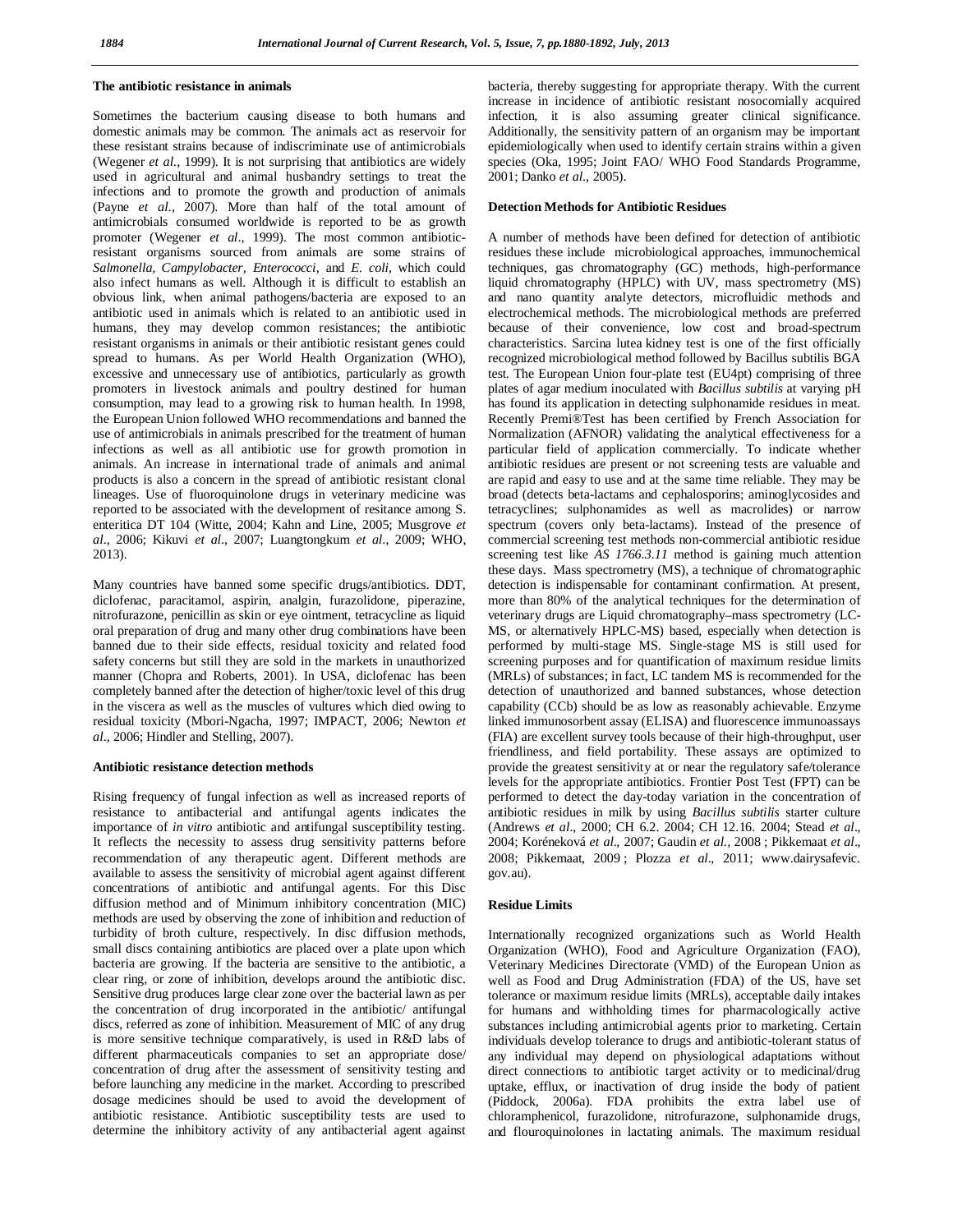limit of antibiotic varies from country to country and with the antibiotics (Chee-Sanford *et al*., 2009). For example the MRL of different groups of antibiotics in milk are as betalactam antibiotics (4- 100), aminoglycosides (100-1500) and macrolides (50-200) (Althaus *et al*., 2001; Ghidini *et al*., 2002; Pikkermaat, 2009; Sierra *et al*., 2009; Turnipseed *et al*., 2009).

## **Public health and Industrial aspects**

The non-restrictive use of antibiotics in animal rearing may lead to problems due to presence of harmful residues in foods including meat, milk, eggs and raw materials of animal origin. The antibiotic resistant bacteria found among farm animals can enter the food chain and may affect humans. The presence of antibiotic residues in milk gives rise to high penalties. Human health problems importantly may result from intake of sub-chronic exposure like allergic reactions in sensitive persons, toxicity, carcinogenic effects, even though the legitimacy of some of these reactions is sometimes debated or under question (Doyle, 2006). Penicillins especially, as well as other ß-lactam antibiotics such as cephalosporins and carbapenems could cause allergies if high levels of residues persist in milk is consumed by penicillin-allergic persons. Tetracyclines residues have side effects of teeth staining of young children. Development and spread of antibiotic resistance represents a serious threat with potential public health implications and negative impacts. This is more likely in instances where the drug is fed continuously over a long period of time, when used at an extra label dose, beyond recommendations/prescriptions. Veterinary drug residues in food and food products of animal's sources are considered notorious public health hazards. Penicillin in chicken was reported to have caused severe anaphylactic reaction in a consumer. Skin allergies in persons hypersensitive to sulfonamides could occur following consumption of foods like eggs containing high concentrations of sulfonamide residues. Wrong doses and administration frequency even though generate resistant population of bacteria but the presence of residues in food products have got little effect on the selection of resistant population of bacteria in human. One interesting aspect is that essential role is played by lactic acid bacteria for acidification of milk as they allow protein precipitation along with flavour development and inhibition of undesirable flora. The antibiotic residues when present inhibit partially or totally the growth of such acidifying bacteria thereby causing serious problems including total fermentation failure (Sasanya *et al*., 2005; Nisha, 2008; Abasi *et al*., 2009; Liliana Serna *et al*., 2011; Movassagh, 2011; Wachira *et al*., 2011).

## **Prevention and control strategies for antibiotic resistance**

- Introducing the awareness programmes to make individuals and organizations aware of the problem through education by veterinary personnels, organizations, medical professionals, NGOs and governmental agencies.
- Record all treatment dates, medicines/drugs used, batch numbers together with the dosage administered, and the withdrawal periods for milk, meat and egg collection.
- Rapid testing and screening methodologies for the analysis of antibiotic residues and instant grading and prohibition of food containing antibiotics more than MRL.
- Adequate processing of milk will help in inactivation of antibiotics.
- Use of UV irradiation also helps in antibiotic inactivation.
- All milk from treated animals must be discarded.
- Irrational use of antibiotics in field veterinary practices should always be discouraged.
- Development of simple and economical field tests to identify drug residue in edible animal products.
- Fruitful life of antimicrobial drugs could be increased by adaptation of appropriate usage policies that discourage overuse and misuse, and encourage judicious usage practices.
- Improve diagnostic testing practices
- Transmission of infectious pathogens should be checked and intensive strategies for prevention and control of infection should be practiced.
- Regular vaccination programmes should be followed to avoid establishment and development of disease.
- There should be holistic approach and sound strategy to prevent and control emerging antibiotic resistance problems in human and veterinary medicine as well as agriculture.
- Development, improvement and execution of ideology for appropriate and judicious antimicrobial drug use in the production of food animals and plants for food-safety concerns and ultimate health benefits for both medico and veterinary perspectives i.e. safeguarding health issues of animals and humans both.
- Improved animal husbandry and food production practices to reduce the spread of infection and infectious pathogens.
- Regulatory bodies and frameworks need to address for appropriate antimicrobial drug use in agriculture and veterinary medicine while ensuring that such use does not pose a risk to human health.
- Several action items to strengthen; expand and coordinate prevailing national as well as international surveillance systems for resistant groups of microbes must form an integral part of the action plan. To address barriers to timely disseminate and update surveillance data and in order to gather information on the use of antibiotics additional action items are required.
- Surveillance system viz. National Healthcare Safety Network (NHSN) finds its appropriateness in preventing and restricting antibiotic resistance. It has shown its expansion in order to improve the capacity for collection and analysis of multidrugresistant organisms (MDROs) and use of antibiotics. NHSN in collaboration with National Antimicrobial Resistance Monitoring System (NARMS); National Tuberculosis Surveillance System (NTSS) and United States Department of Agriculture (USDA) have undertaken initiatives in war footage to take care of such sensitive issues in developed nations of the world.

(Food and Drug Administration, 2009; Interagency Task Force on Antimicrobial Resistance, 2012; Union of concerned scientists, 2012; www.usda.gov).

WHO has selected combating antimicrobial resistance as the theme for World Health Day, 2011 - wherein WHO issues an international/global call for concerted action to halt the spread of antimicrobial resistance and recommends a six-point policy package for governments and regulatory bodies (WHO, 2013) as mentioned below:

- develop and implement a comprehensive, financed national plan
- strengthen surveillance and laboratory capacity
- ensure uninterrupted access to essential medicines of assured quality
- regulate and promote rational use of medicines
- enhance prevention and control of infection
- foster innovation of research and development of new tools.

#### **Alternative and complementary therapies**

To overcome with hurdles of microbial resistance various alternative emerging novel therapies are coming into picture such as herbal medication, ethno-veterinary medicines, bacteriophage therapy, cytokine therapy, mycophage therapy, panchgavya therapies etc. which are opening new avenues to fight against these superbugs (Deb *et al*., 2013b; Dhama *et al*., 2013a,b,d,e).

## **Bacteriophage therapy**

Bacteriophages are super-bugs which are considered as bacteria eaters, bacteriophages thrive over bacteria specifically, as they are viruses of bacteria. They enter their host bacterium through specific receptors and are unable to infect eukaryotic cells due to the absence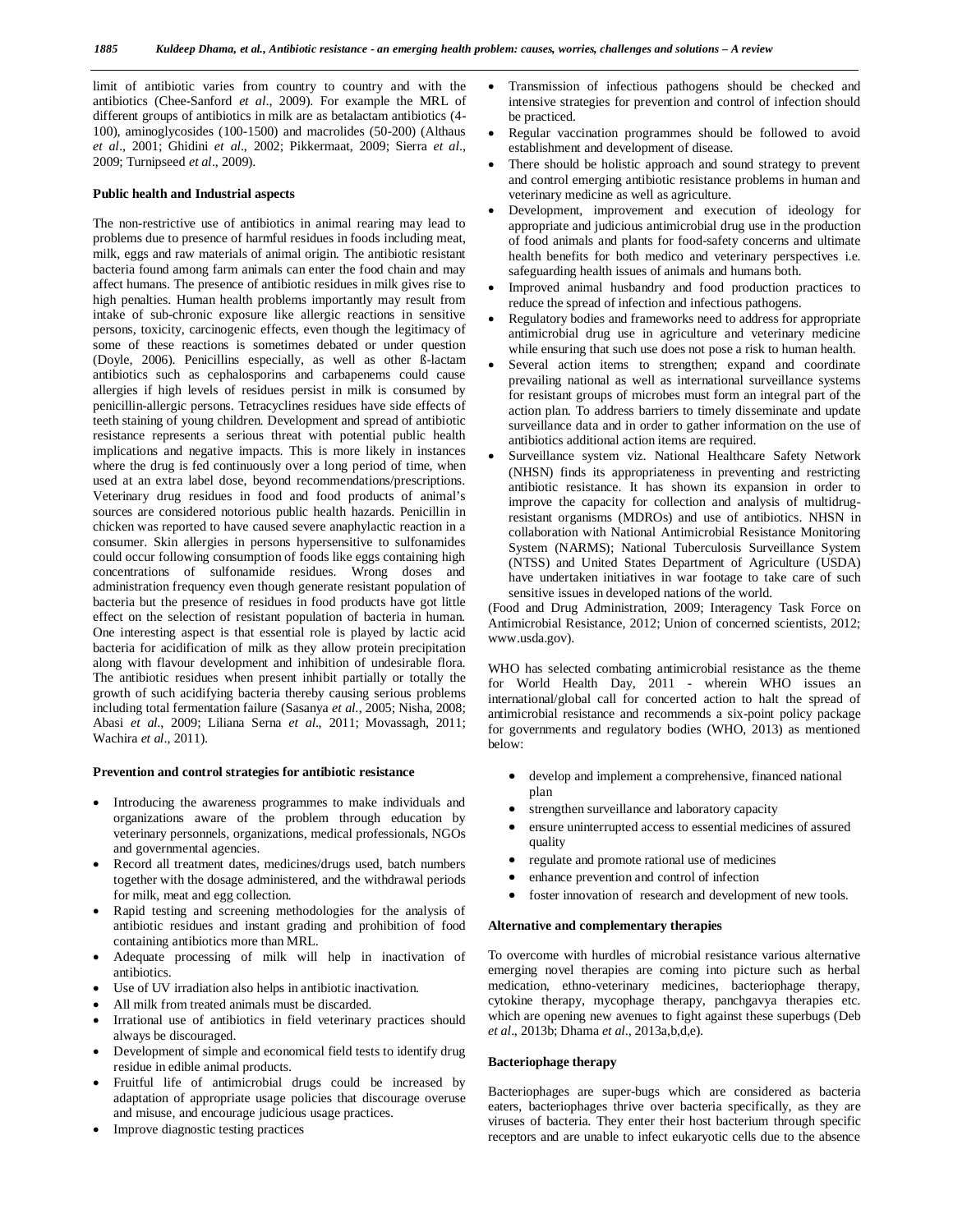of receptors in them. Due to their lytic mode of life-cycle, endolysins and holin enzyme system phages can kill Gram+ve, Gram-ve, Acidfast and many other bacteria as well. Oral administration or topical application of phages have been attempted for a wide range of bacterial infections, caused by wounds or surgical intervention like skin grafting (Mathur *et al*., 2003; Tiwari *et al*., 2011; Tiwari *et al*., 2012; Tiwari *et al*., 2013a; Ghannad and Mohammadi, 2012).

## **Virophages and Mycophages**

These are viruses which act specifically against viruses and fungi, respectively. Virophage and Mycophage therapies are new emerging concepts, as antiviral drugs and antifungal drugs require long-term medications and may have many side effects. The mycophages and virophages can be modified and used in therapeutic preparations for the treatment of diseases against many pathogenic fungi and certain viruses and can thus reduce antifungal and anti-viral resistance to a certain extent (Ghabrial, 1980; Koonin, 2012; Tiwari *et al*., 2013b).

## **Cytokine therapy**

These are intercellular regulatory proteins, which play a pivotal role in initiating, maintaining, and regulating immunologic homeostatic and inflammatory processes. Due to their multiple function, they are promising candidates for therapeutic interference in infectious and autoimmune diseases, in immunocompromised patients with AIDS. The immunoglobulin Fc fragment based cytokines provides superior therapeutic approach. Nevertheless, the development of new vaccines necessitates the development of new types of adjuvants to ensure an appropriate immune response (Antachopoulos and Roilides, 2005; Jazayeri and Carroll, 2008; Nicholls *et al*., 2010; Dhama *et al*., 2013d).

## **Avian egg antibodies therapy**

Chicken are capable of producing antigen specific antibodies (IgY), which have function similar to IgG in response to antigen. It can be used to treat microbes, which do not respond to antibiotics. Treatment with these antibodies is safer, more efficient and less expensive in comparison to antibiotics. Specific IgY antibodies have been developed against different bacterial or viral pathogens viz., rotavirus, bovine respiratory syncitial virus, coronavirus, infectious bursal disease virus*, E. coli, Salmonella, Edwardsiella*, *Yersinia, Staphylococcus, Streptococcus* and *Pseudomonas* (Yegani and Korver, 2007; Shaban *et al*., 2007; Michael *et al*., 2010; Wilmar and Tambourgi, 2010; Dhama *et al*., 2011b; Ferella *et al*., 2012; Deb *et al*., 2013a)*.*

#### **Herbal therapy**

Various herbs and their extract have been proved to have antimicrobial, antiviral or antifungal activities. For example neem, giloy, onion, garlic, mustard, red chili, turmeric, clove, cinnamon, saffron, curry leaf, fenugreek, ginger etc. Also these do not possess development of resistance like that of antibiotics, and are also comparatively safer and cost-effective. Globally many researches are going on exploring the role of plants and their extracts in enhancing the immunity of man and animals and thereby encouraging avoidance of antibiotics. Herbal therapy is also gaining much attention these days in the treatment of subclinical mastitis and uses of *Terminalia chebula* and *Terminalia belerica* in this regard are found to be significant (Hawari, and Fawzi A. 2008; Hashemi and Davoodi, 2012; Mahima *et al*., 2012; Vashney *et al*., 2012; Deb *et al*., 2013c; Mahima *et al*., 2013).

## **Panchgavya therapy**

Nowadays, Panchgavya therapy is gaining much importance because cow urine (an important component of Panchgavya) is able to kill a number of bacteria that show antibiotic resistance. The antibiotic resistance germs of tuberculosis can be killed by cow dung and urine,

particularly cow urine acts as a bioenhancer for anti-tuberculous drugs, for which it is gaining much importance in the international market as an anti-tubercular agent (Dhama *et al*., 2005a,b; Jain and Mishra, 2011; Randhawa and Kullar, 2011; Dhama *et al*., 2013e).

## **Diagnostics**

An interesting fact is that improvement in the field of diagnosis has also helped in the early detection of antibiotic resistance apart from alternative and complementary therapies. In this regard development of molecular beacon based polymerase chain reaction and DNA chips for detection of methicillin resistant *Staph. aureus* (MRSA); liquid culture systems and molecular line probe assays in the detection of drug-resistant tuberculosis needs a special mention (Fluit *et al*., 2001; Woodford and Sundsfjord, 2005; O'Grady *et al*., 2011; Wilson, 2011; Deb *et al*., 2013c).

## **Vaccines**

Molecular biology has created an enormous impact on vaccine development, leading to development of DNA vaccines; Subunit vaccine; anti-idiotypic and virosome vaccine, virus-based nanoparticles and virus like particles, biotechnologically engineered vaccine. These do not have the problem of resistance because they enhance the body's natural defense system, while an antibiotic works differently. However, due to evolution of new strains that escape from immunity induced by particular vaccine may develop for example in case of influenza/flu viruses, so an update regarding vaccine strain is necessary annually. Plant based oral vaccine importantly have gained popularity in human medicine and has been found to be protective against diseases like Pneumonia, *Cholera and* Tetanus. Development of anti-staphylococcal and other more effective vaccines is under way (Mengeling *et al*., 1997; Mercenier *et al*., 2001; Dhama *et al*., 2008; Daniell *et al*., 2009; Dhama *et al*., 2013f).

## **Conclusion and Future Perspectives**

Antibiotics have revolutionized medicine in many aspects; their discovery was a turning point in human history. With the growing development as well as emergence of antibiotic resistance microbes, it is vital that we no longer take the availability of effective antibiotics for granted. We must respond to this burning issue and growing problem, and our response needs to be holistic and thorough for an ultimate fruitful cause to have check on this precarious problem. There is a need of cost-effective, sustainable control program in animal husbandry practices viz., dairy, piggery, poultry industry etc. through the use of simple approaches. Implementation of an affordable preventions and control program at farm level may result in a reduction of antibiotic residues in food products of animal origin (milk, meat, and eggs), which would result in checking the residual and toxic effects to our forks (avoiding this menace from farm to forks). The regulatory policies are required to be put in place by the governmental authorities to address the problems of farmers. These alone cannot solve the inherent residue problems. Control strategies that focus on implementing on-farm measures to reduce the risk for contamination of animal products should be more sustainable. Identification of the factors and strategies promoting appropriate antimicrobial use or/and discouraging inappropriate use will facilitate the implementation strategies. Identify factors and strategies that promote appropriate antimicrobial use (i.e., best practices) or discourage inappropriate use in all types of healthcare settings, including in-patient and out-patient facilities, clinics and offices facilitate the implementation of these strategies. Advancement in identification of new sources of natural antibiotic products and their diversity, creative approaches to discover novel antibiotics and their controlled introduction to therapy, inhibitors of drug resistance, microbial virulence inhibitors, and alternative therapies like phage therapy, cytokine therapy, mycophage therapy, panchgavya therapy etc are some of the ways that can help us to tackle the challenges of antibiotic resistance in the 21st century. By building on our current efforts and thinking for future in right perspectives, we can extend the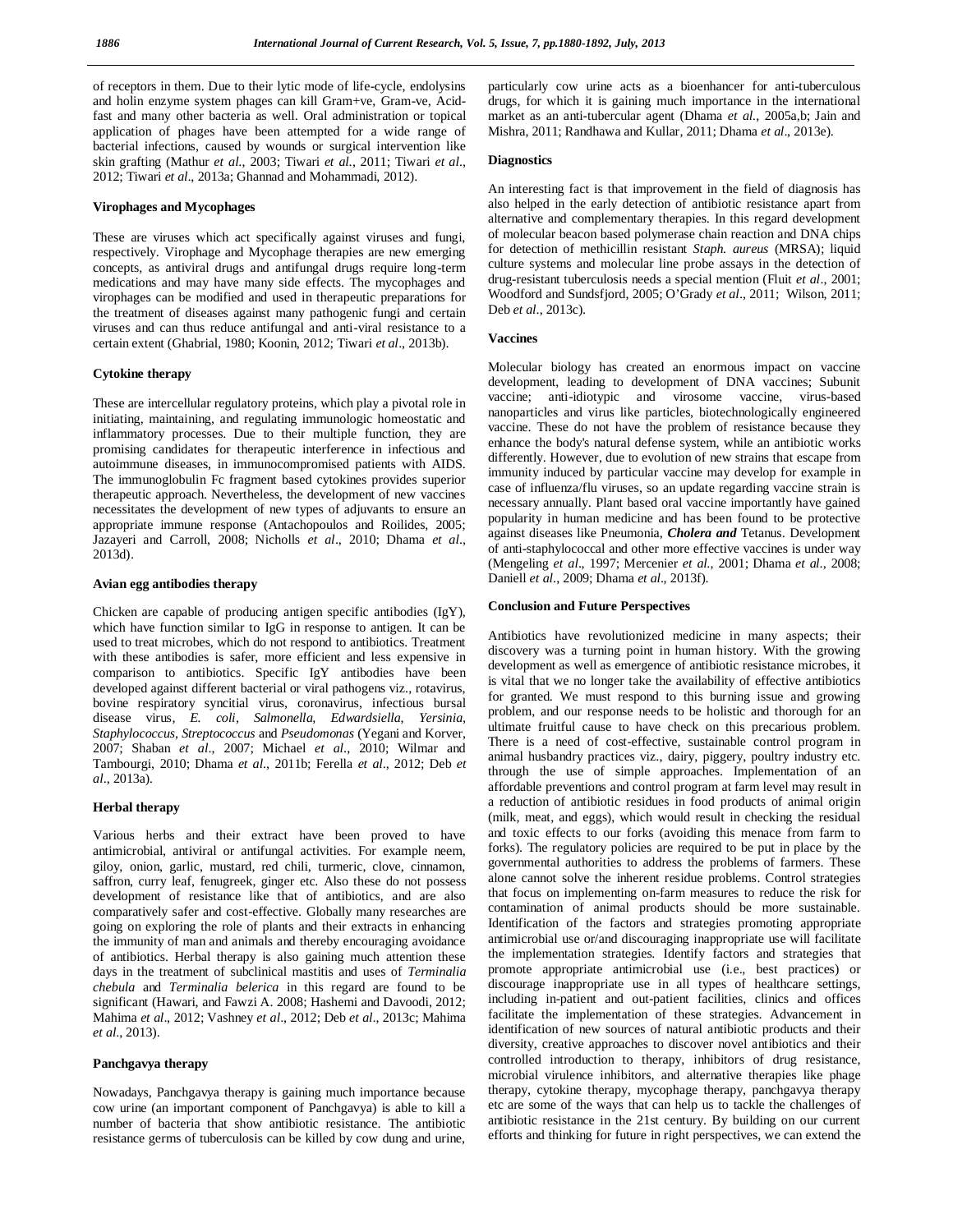life of current antibiotics and develop future antibiotic therapies to protect us from current and future drug resistant disease threats.

## **REFERENCES**

- Aarestrup, F.M., Seyfarth, A.M., Emborg, H.D., Pedersen, K., Hendriksen, R.S., and Bager, F. 2001. Effect of abolishment of the use of antimicrobial agents for growth promotion on occurrence of antimicrobial resistance in fecal enterococci from food animals in Denmark. Antimicrob. Agents Chemother., 45: 2054–2059.
- Abasi, M.M., Rashidi, M.R., Javadi, A., Amirkhiz, M.B., Mirmahdavi, S. and Zabihi, M. 2009. Levels of tetracycline residues in cattle meat, liver, and kidney from a slaughterhouse in Tabriz, Iran. Turk. J. Vet. Anim. Sci., 33(4): 345-349.
- Abraham, E.P. and Chain, E. 1940. An enzyme from bacteria able to destroy penicillin. Rev. Infect. Dis., 10**:** 677-678.
- Aiello, A.E. and Larson, E.L. (2003). Antibacterial cleaning and hygiene products as emerging risk factor for antibiotic resistance in the community. Lancet Infect. Dis. 3: 501-506.
- Alekshun, M.N. and Levy, S.B. 2007. Molecular mechanisms of antibacterial multidrug resistance. Cell. 128: 1037-1050.
- Allen, H.K., Donato, J., Wang, H.H., Cloud-Hansen, K.A., Davies, J.E. and Handelsman, J. 2010. Call of the wild: antibiotic resistance genes in natural environments. Nat. Rev. Microbiol. 8**:** 251-259.
- Allou, N., Cambau, E., Massias, L., Chau, F. and Fantin, B. 2009. Impact of low-level resistance to fluoroquinolones due to qnrA1 and qnrS1 genes or a gyrA mutation on ciprofloxacin bactericidal activity in a murine model of *Escherichia coli* urinary tract infection. Antimicrob. Agents Chemother., 53**:**  4292-4297.
- Althaus, R.L., Molina, M.P., Rodriguez, M. and Fernandez, N. 2001. Detection limits of beta-lactam antibiotics in ewe milk by penzym enzymatic test*.* J. Food Prot., 64(11): 1844-1847.
- Aminov, R.I. 2009. The role of antibiotics and antibiotic resistance in nature. Environ. Microbiol., 11:2970-2988.
- Aminov, R.I. and Mackie, R.I. 2007. Evolution and ecology of antibiotic resistance genes. FEMS Microbiol. Lett.,271**:**147-161.
- Anderson, E.S. 1968. The ecology of transferable drug resistance in the enterobacteria. Annu. Rev. Microbiol., 22:131–180.
- Andersson, D. I. (2006). The biological cost of mutational antibiotic resistance: any practical conclusions? Curr. Opin. Microbiol. 9:461-465.
- Andrews, A.H. 2000. Calf Health. *In:* The Health of Dairy Cattle. Andrews, A. H. ed. Blackwell Science, Oxford, UK. pp. 1–14.
- Antachopoulos, C. and Roilides, E. 2005. Cytokines and fungal infections. Br. J. Haematol., 129: 583-596.
- Baltz, R.H. 2006. Marcel Faber Roundtable: is our antibiotic pipeline unproductive because of starvation, constipation or lack of inspiration? J. Ind. Microbiol. Biotechnol., 33:507-513.
- Baquero, F., Martinez, J.L. and Canton, R. 2008. Antibiotics and antibiotic resistance in water environments. Curr. Opin. Biotechnol., 19**:** 260-265.
- Barlow, M. and Hall, B.G. 2002. Phylogenetic analysis shows that the OXA beta-lactamase genes have been on plasmids for millions of years. J. Mol. Evol., 55: 314-321.
- Bartoloni, A., Pallecchi, L., Rodriguez, H., Fernandez, C., Mantella, A., Bartalesi, F., Strohmeyer, M., Kristiansson, C., Gotuzzo, E., Paradisi, F. and Rossolini, G.M. 2009. Antibiotic resistance in a very remote Amazonas community. Int. J. Antimicrob. Agents., 33**:** 125-129.
- Baysarowich, J., Koteva, K., Hughes, D. W., Ejim, L., Griffiths, E., Zhang, K., Junop, M. and Wright, G.D. 2008. Rifamycin antibiotic resistance by ADP-ribosylation: structure and diversity of Arr. Proc. Natl. Acad. Sci., 105: 4886-4891.
- Benveniste, R., and J. Davies, 1973. Aminoglycoside antibioticinactivation enzymes in actinomycetes similar to those present in clinical isolates of antibiotic-resistant bacteria. Proc. Natl. Acad. Sci., USA 172: 3628-3632.
- Bergstrom, C.T., Lo, M. and Lipsitch, M. 2004. Ecological theory suggests that antimicrobial cycling will not reduce antimicrobial resistance in hospitals. Proc. Natl. Acad. Sci. U. S. A. 101**:**  13285-13290.
- Borroto, R.J. and Martinez-Piedra, R. 2000. Geographical patterns of cholera in Mexico, 1991–1996. Int. J. Epidemiol., 29: 764–772.
- Boucher, H.W. and Corey, G.R. 2008. Epidemiology of methicillinresistant Staphylococcus aureus. Clin. Infect. Dis., 46 (Suppl 5): S344–S349.
- Boucher, H.W., Talbot, G.H., Bradley, J.S., Edwards, J.E., Gilbert, D., Rice, L.B., Scheld, M., Spellberg, B. and Bartlett, J. 2009. Bad bugs, no drugs: no escape! An update from the Infectious Diseases Society of America. Clin. Infect. Dis., 48: 1-12.
- Bozdogan, B.Ü., Esel, D., Whitener, C., Browne, F.A. and Appelbaum, P.C. 2003. Antibacterial susceptibility of a vancomycin-resistant *Staphylococcus aureus* strain isolated at the Hershey Medical Center. J. Antimicrob. Chemother., 52 (5): 864–868. doi:10.1093/jac/dkg457.
- Brazas, M.D. and Hancock, R.E**.** 2005. Using microarray gene signatures to elucidate mechanisms of antibiotic action and resistance. Drug Discov. Today. 10**:** 1245-1252.
- Brochet, M., Couve, E., Zouine, M., Poyart, C. and Glaser, P. 2008. A naturally occurring gene amplification leading to sulfonamide and trimethoprim resistance in *Streptococcus agalactiae*. J. Bacteriol., 190**:** 672-680.
- Brotze-Oesterhelt, H. and Brunner, N.A. 2008. How many modes of action should an antibiotic have. Curr. Opin. Pharmacol., 8**:** 564-573.
- Bryskier, A. (ed.). 2005. Antimicrobial agents: antibacterials and antifungals. ASM Press, Washington, DC.
- Butaye, P., Cloeckaert, A. and Schwarz, S. 2003. Mobile genes coding for efflux-mediated antimicrobial resistance in Gram-positive and Gram-negative bacteria. Int. J. Antimicrob. Agents 22: 205–210.
- Byarugaba, D.K. 2004. A view on antimicrobial resistance in developing countries and responsible risk factors. Int. J. Antimicrob. Agents 24: 105–110.
- Byarugaba, D.K. 2005. Antimicrobial resistance and its containment in developing countries. *In:* Antibiotic Policies: Theory and Practice, ed. Gould, I. and Meer, V. pp. 617–646. New York: Springer.
- Calva, J.J., Niebla-Pe´rez, A., Rodrı´guez-Lemoine, V., Santos, J.I. and Ama´ bile-Cuevas, C.F. 1996. Antibiotic usage and antibiotic resistance in Latin America. *In:* C.F. Ama´ bile-Cuevas (Ed.), Antibiotic resistance: from molecular basics to therapeutic options. R.G. Landes/ Chapman & Hall, Austin/New York, pp. 73–97.
- Canton, R. 2009. Antibiotic resistance genes from the environment: a perspective through newly identified antibiotic resistance mechanisms in the clinical setting. Clin. Microbiol. Infect., 15(Suppl. 1)**:**20-25.
- CH 12.16. 2004. Detection of the residues of inhibitory substances. The Four Plate Test (Bogaerts and Wolf, 1980). *In:* List of official methods for laboratory diagnostics of food and feed. Bullet. Ministry of Agriculture of the Slovak Republic. 36: 277–284
- CH 6.2. 2004. Determination of sulphonamides by HPLC method. In: List of official methods for laboratory diagnostics of food and feed. Bullet. Ministry of Agriculture of the Slovak Republic. 36: 97–99.
- Chan, C.X., Beiko, R.G. and Ragan, M.A. 2011. Lateral Transfer of Genes and Gene Fragments in *Staphylococcus* Extends beyond MobileElements. J.Bacteriol., 193(15):3964–3977.doi: 10.1128/ JB.01524-10.
- Chater, K.F. and Bruton, C**.** 1985. Resistance, regulatory and production genes for the antibiotic methylenomycin are clustered. EMBO J. 4**:** 229-241.
- Chee-Sanford, J.C., Mackie, R.I., Koike, S., Krapac, I.G., Lin, Y.F., Yannarell, A.C., Maxwell, S. and Aminov, R.I. 2009. Fate and transport of antibiotic residues and antibiotic resistance genes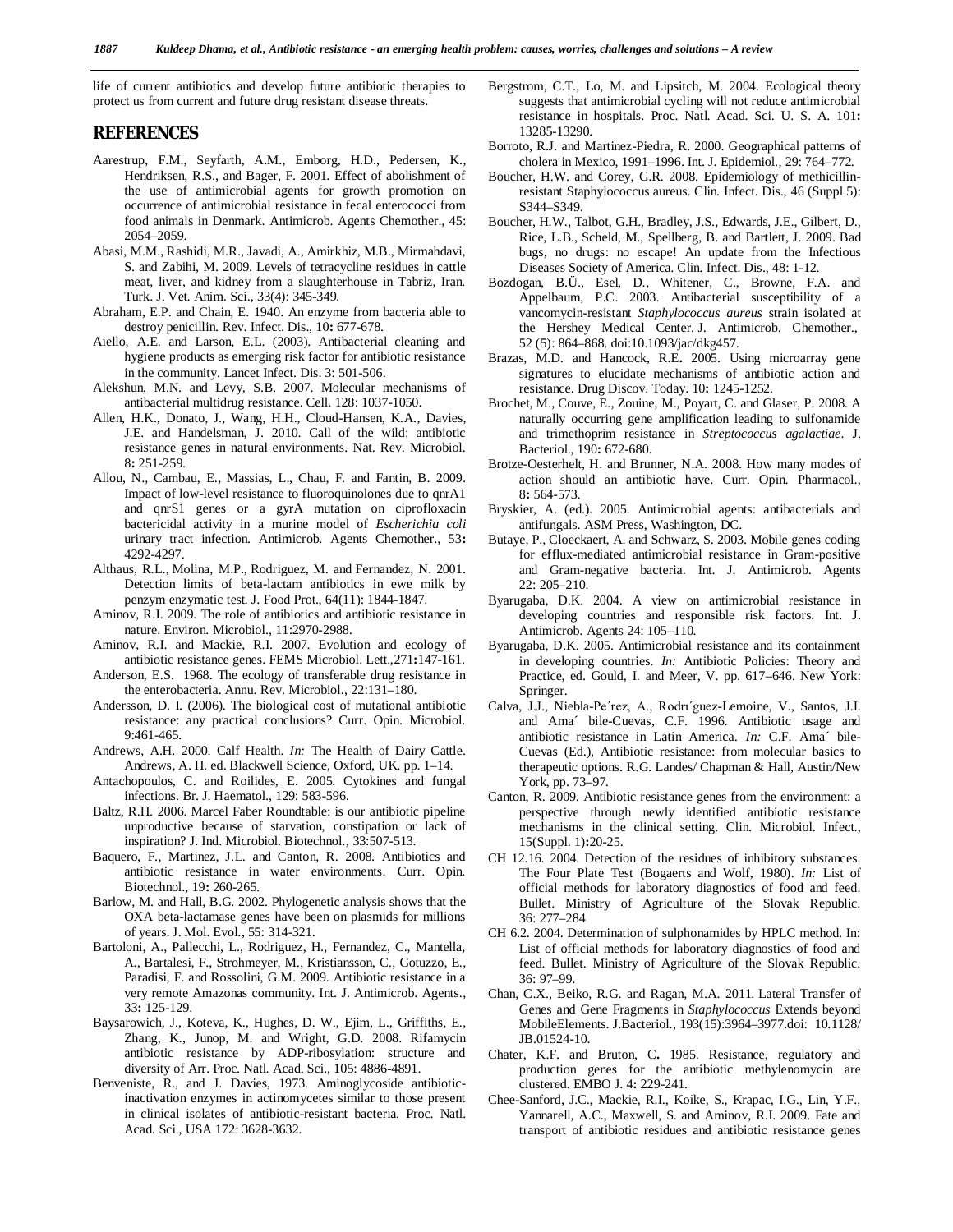following land application of manure waste. J. Environ. Qual., 38**:** 1086-1106.

- Chetley, A., Hardon, A., Hodgkin, C. and Haaland, A. 2007. How to improve the use of medicines by consumers World Health Organization Geneva http://www.who.int/medicines/ publications/WHO\_PSM\_PAR\_2007.2.pdf.
- Chopra, I. and Roberts, M. 2001. Tetracycline antibiotics: mode of action, applications, molecular biology, and epidemiology of bacterial resistance. Microbiol. Mol. Biol. Rev., 65(2): 232-260.
- Cirz, R.T., Chin, J.K., Andes, D.R., de Crécy-Lagard, V., Craig, W.A. and Romesberg, F.E. 2005. Inhibition of Mutation and Combating the Evolution of Antibiotic Resistance. PLoS Biol., 3 (6): e176. doi:10.1371/journal.pbio.0030176.
- Cohen, S.N. and Miller, C.A. 1969. Multiple molecular species of circular R-factor DNA isolated from *Escherichia coli*. Nature. 224 (5226):1273–1277.
- Cohen, S.N. and Miller, C.A. 1970. Non-chromosomal antibiotic resistance in bacteria. II. Molecular nature of R-factors isolated from *Proteus mirabilis* and *Escherichia coli*. J. Mol. Biol., 50(3): 671–687.
- Cohen, S.N., Chang A.C.Y. and Hsu L. 1972. Nonchromosomal antibiotic resistance in bacteria: genetic transformation of *Escherichia coli* by R-Factor DNA. Proc. Natl. Acad. Sci., U.S.A. 69(8): 2110–2114.
- Couce, A. and Blazquez, J. 2009. Side effects of antibiotics on genetic variability. FEMS Microbiol. Rev., 33**:** 531-538.
- Da Re, S., Garnier, F., Guerin, E., Campoy, S., Denis, F. and Ploy, M.C. 2009. The SOS response promotes qnrB quinoloneresistance determinant expression. EMBO Rep., 10**:** 929-933.
- Daniell, H., Singh, N.D., Mason, H. and Streatfield, S.J. 2009. Plantmade vaccine antigens and biopharmaceuticals. Trends Plant Sci., 14(12): 669–679.
- Danko, J., Lešník, F. and Jenča, A. 2005. Xenobiotics and their relation to health. Košice: University of Veterinary Medicine, pp. 107.
- Dantas, G., Sommer, M.O.A., Oluwasegun, R.D. and Church, G.M. 2008. Bacteria subsisting on antibiotics. Sci., 320**:**100-103.
- Datta, N. and Hughes, V.M. 1983. Plasmids of the same Inc groups in enterobacteria before and after the medical use of antibiotics. Nature. 306**:**616-617.
- Davies, J. 1995. Vicious circles: looking back on resistance plasmids. Genet. 139**:** 1465-1468.
- Davies, J. and Davies, D. 2010. Origins and evolution of antibiotic resistance*.* Microbiol Mol Biol Rev., 74: 417*–*433*.*
- Davies, J., Brzezinska, M. and Benveniste, R. 1971. The problems of drug-resistant pathogenic bacteria. R factors: biochemical mechanisms of resistance to aminoglycoside antibiotics. Ann. N Y Acad. Sci., U.S.A. 182: 226–233.
- D'Costa, V.M., Griffiths, E. and Wright, G.D. 2007. Expanding the soil antibiotic resistome: exploring environmental diversity. Curr. Opin. Microbiol., 10:481-489.
- D'Costa, V.M., McGrann, K.M., Hughes, D.W. and Wright, G.D. 2006. Sampling the antibiotic resistome. Sci., 311**:**374-377.
- Deb, R., Chakraborty, S., Veeregowda, B.M., Verma, A.K., Tiwari, R. and Dhama, K. 2013a. Monoclonal Antibody and its use in the diagnosis of livestock diseases. Adv. Biosci. Biotechnol., 4: 50-62.
- Deb, R., Kumar, A., Chakraborty, S., Verma, A.K., Tiwari, R., Dhama, K., Singh, U. and Kumar, S. 2013c. Trends in diagnosis and control of bovine mastitis: A review. Pak. J. Biol. Sci., 16(23): 1653-1661.
- Deb, R., Mahima, Chakraborty, S., Verma, A.K., Tiwari, R. and Dhama, K. 2013b. Nutrigenomics and its role in male puberty of cattle - a mini review. Pak. J. Biol. Sci., (Available online). doi: 10.3923/ pjbs.2013.
- DeLeo, F.R. and Chambers**,** H.F. 2009. Reemergence of antibioticresistant *Staphylococcus aureus* in the genomics era. J. Clin. Invest., 119: 2464-2474.
- Depardieu, F., Podglajen, I., Leclercq, R., Collatz, E. and Courvalin, P. 2007. Modes and modulations of antibiotic resistance gene expression. Clin. Microbiol. Rev., 20**:** 79-114.
- Dhama, K., Basaraddi, M.S., Tiwari, R. and Ananthakrshna L.R. 2011b. Egg yolk antibodies (EYA): applications in poultry. Poultry Technol., 6(4): 20-24.
- Dhama, K., Chakraborty, S. and Tiwari, R. 2013e. Panchgavya therapy (Cowpathy) in safeguarding health of animals and humans – A review. Res. Opin. Anim. Vet. Sci., 3(6): 170-178.
- Dhama, K., Chakraborty, S., Kapoor, S., Tiwari, R., Verma, A.K., Deb, R., Rajagunalan, S., Singh, R., Vora, K. and Natesan, S. 2013a. One world, one health - veterinary perspectives. Adv Anim Vet Sci., 1(1): 5-13.
- Dhama, K., Chakraborty, S., Mahima, Wani, M.Y., Verma, A.K., Deb, R., Tiwari, R. and Kapoor, S. 2013b. Novel and emerging therapies safeguarding health of humans and their companion animals: A review. Pak. J. Bio. Sci., 16(3): 101-111. doi: 10.3923/pjbs.2013.101.111.
- Dhama, K., Chakraborty, S., Wani, M.Y., Tiwari, R. and Barathidasan, R. 2013d. Cytokine therapy for combating animal and human diseases – A review. Res. Opin. Anim. Vet. Sci., 3(7): 195-208.
- Dhama, K., Chauhan, R.S. and Singhal, L.K. 2005b. Anti-cancer activity of cow urine: current status and future directions. Int. J. Cow Sci., 1(2): 1-25.
- Dhama, K., Mahendran, M., Gupta, P.K. and Rai, A. 2008. DNA Vaccines and their applications in Veterinary Practice: Current Perspectives. Vet. Res. Commun., 32: 341-56.
- Dhama, K., Rajagunalan, S., Chakraborty, S., Verma, A.K., Kumar, A., Tiwari, R. and Kapoor, S. 2013c. Food-borne pathogens of Animal origin – Diagnosis, prevention and control and their zoonotic significance: A review. Pak. J. Biol. Sci, 16(20): 1076- 1085.
- Dhama, K., Rathore, R., Chauhan, R.S. and Tomar, S. 2005a. Panchgavya: an overview. Int. J. Cow Sci., 1(1): 1-15.
- Dhama, K., Verma, V., Sawant, P.M., Tiwari, R., Vaid, R.K. and Chauhan, R.S. 2011a. Applications of Probiotics in Poultry: Enhancing Immunity and Beneficial Effects on Production Performances and Health - A Review. J. Immunol. Immunopathol., 13(1): 1-19.
- Dhama, K., Wani, M.Y., Deb, R., Karthik, K., Tiwari, R., Barathidasan, R., Kumar, A., Mahima, Verma, A.K. and Singh, S.D. 2013f. Plant based oral vaccines for human and animal pathogens- A new era of prophylaxis: Current and future perspectives. J. Exp. Biol. Agri. Sci., 1(1): 1-12.
- Dionisio, F., Matic, I., Radman, M., Rodrigues, O.R. and Taddei, F. 2002. Plasmids spread very fast in heterogeneous bacterial communities. Genet., 162**:** 1525.
- Doern, G.V., Heilmann, K.P., Huynh, H.K., Rhomberg, P.R., Coffman, S.L. and Brueggemann, A.B. 2001. Antimicrobial resistance among clinical isolates of *Streptococcus pneumoniae* in the United States during 1999\_2000, including a comparison of resistance rates since 1994-1995. Antimicrobial Agents and Chemother., 45(6): 1721-1729.
- Douthwaite, S. 2010. Designer drugs for discerning bugs. Proc. Natl. Acad. Sci., U.S.A. 107(40): 17065-17066.
- Doyle, M.P. 2006. Antimicrobial resistance: implications for the food system. Compr. Rev. Food Sci. Food Saf., 5**:** 71-137.
- Duse, A.G. 1998. Antibiotic resistance in developing countries. *In:* Infection control practices, ed. A. Emerson, and M. Arrowsmith, pp. 38–44. Borken, Germany: 3MMedical Markets Laboratory.
- Enright, M.C., Robinson, D.A., Randle, G., Feil, E.J., Grundmann, H. and Spratt, B.G. 2002. The evolutionary history of methicillinresistant *Staphylococcus aureus* (MRSA). Proc. Natl. Acad. Sci., U.S.A. 99**:** 7687-7692.
- Fajardo, A., Martinez-Martin, N., Mercadillo, M., Galan, J.C., Ghysels, B., Matthijs, S., Cornelis, P., Wiehlmann, L., Tummler, B., Baquero, F. and Martinez, J.L. 2008. The neglected intrinsic resistome of bacterial pathogens. PloS One 3**:**  e1619.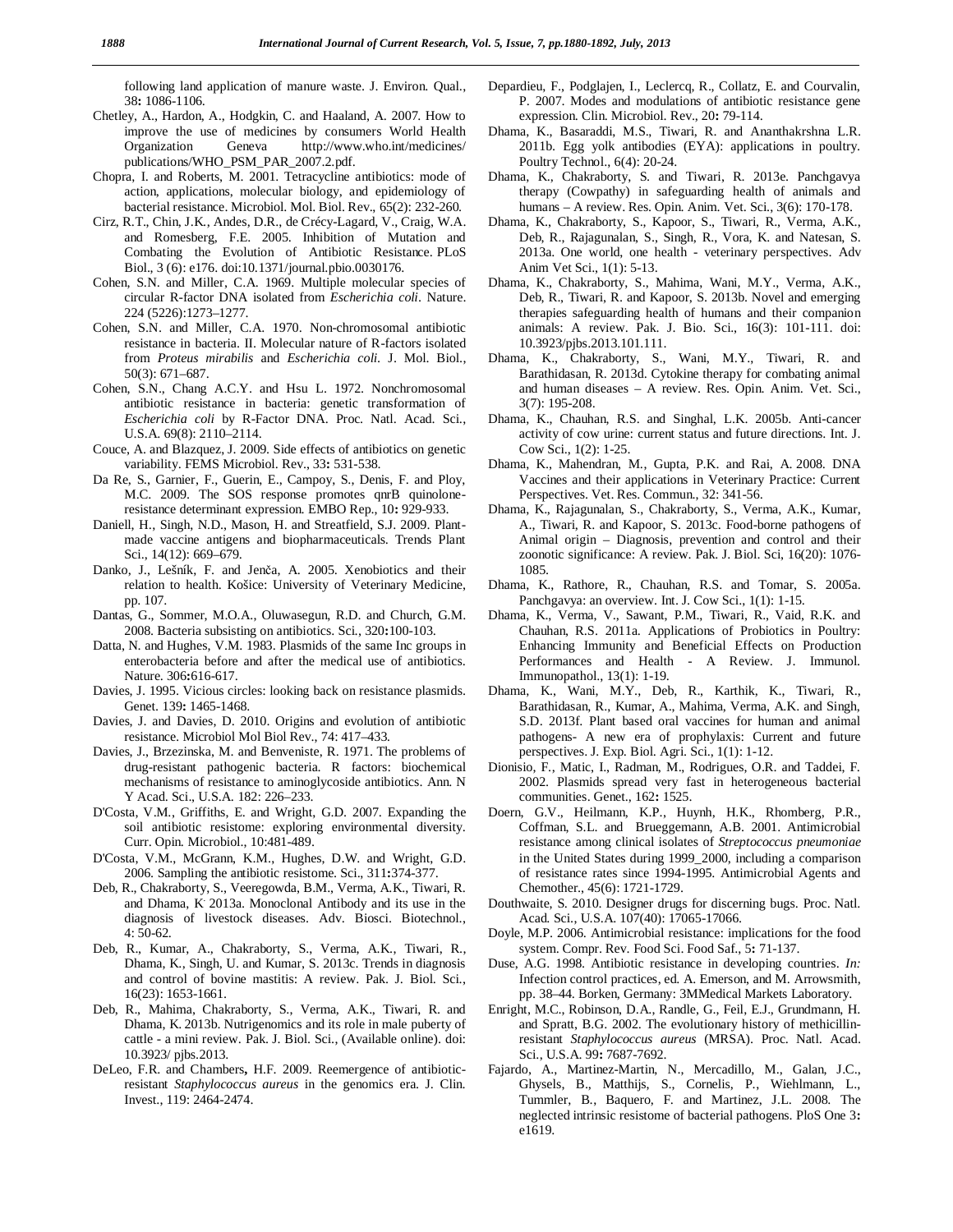Falagas, M.E. and Karveli, E.A. 2006. World Wide Web resources on antimicrobial resistance. Clin. Infect. Dis., 43: 630–633.

- Ferella, A., Bellido, D., Chacana, P., Wigdorovitz, A., Dus Santos, M.J. and Mozgovoz, M.V. 2012. Chicken egg yolk antibodies against bovine respiratory syncitial virus neutralize the virus *in vitro*. Procedia Vaccinol., 6: 33-38.
- Finland, M. 1979. Emergence of antibiotic resistance in hospitals, 1935-1975. Rev. Infect. Dis., 1**:**4-22.
- Fluit, A.C., Visser, M.R. and Schmitz, F.J. 2001. Molecular detection of antimicrobial resistance. Clin. Microbiol. Rev., 14: 836–871.
- Food and Drug Administration 2009. Grade 'A' pasteurized milk ordinance. U. S. department of health and human services. www.fda.gov.
- Gaudin, V., Juhel-Gaugain, M., Morétain, J.P. and Sanders, P. 2008. AFNOR validation of Premi test, a microbiological based screening tube-test for the detection of antimicrobial residues in animal muscle tissue. Food Addit. Contam. Part A Chem. Anal. Control Expo. Risk Assess., 25(12): 1451-1464. doi: 10.1080/02652030802429088.
- Ghabrial, S.A. 1980. Effects of Fungal Viruses on Their Hosts. Annu. Rev. Phytopathol., 18: 441-461.
- Ghannad, M.S. and Mohammadi, A. 2012. Bacteriophage: time to reevaluate the potential of phage therapy as a promising agent to control multidrug-resistant bacteria. Iran. J. Basic Med. Sci., 15: 693-701
- Ghidini, S., Zanardi, E., Varisco, G. and Chizzolini, R. 2002. Prevalence of molecules of β-lactam antibiotics in bovine milk in Lombardia and Emilia Romagna (Italy). Ann. Fac. Medic. Vet. Di Parma., Vol. XXII, pp. 245-252.
- Gillings, M., Boucher, Y., Labbate, M., Holmes, A., Krishnan, S.S., Holley, M. and Stokes, H.W. 2008. The evolution of class 1 integrons and the rise of antibiotic resistance. J. Bacteriol., 190**:**  5095-5100.
- Girou, E., Legrand, P., Soing-Altrach, S., Astrid, L., Celine, P., Alexandra, A., Latifa, T. S. and Tam, C.S.H. 2006. Association between hand hygiene compliance and methicillin-resistant *Staphylococcus aureus* prevalence in a French rehabilitation hospital. Infect. Control Hosp. Epidemiol., 27(10): 1128–1130. doi:10.1086/507967.
- Gomez, M.J., and Neyfakh, A.A. 2006. Genes involved in intrinsic antibiotic resistance of *Acinetobacter baylyi.*. Antimicrob. Agents Chemother., 50**:**3562-3567.
- Gregory, S.T.**,** Cate, J.H. and Dahlberg, A.E. (2001). Streptomycinresistant and streptomycin-dependent mutants of the extreme thermophile *Thermus thermophilus*. J. Mol. Biol., 309: 333-338.
- Guerin, E., Cambray, G., Da Re, S., Mazel, D. and Ploy, M.C. 2010. The SOS response controls antibiotic resistance by regulating the integrase of integrons. Med. Sci., *(Paris*) 1**:** 28-30.
- Hall, R.M. 1997. Mobile gene cassettes and integrons: moving antibiotic resistance genes in Gram-negative bacteria. Ciba Found. Symp., 207: 192–205.
- Hashemi, S.R. and Davoodi, H. 2012. Herbal plants as new immunostimulator in poultry industry: A review. Asian J. Anim. Vet. Adv., 7: 105-116.
- Hawari, A.D. and Fawzi, A. 2008. Prevalence and distribution of mastitis pathogens and their resistance against antimicrobial agents in dairy cows in Jordan. Am. J. Anim. Sci., 3: 36-39.
- Hawkey, P.M. and Jones, A.M. 2009. The changing epidemiology of resistance. J. Antimicrobial Chemother., 64 (Suppl 1): i3–10. doi:10.1093/jac/dkp256.
- Hidron, A.I., Edwards, J.R., Patel, J., Horan, T. C., Sievert, D.M., Pollock, D.A. and Fridkin, S. K. 2008. National Healthcare Safety Network Team *et al*. NHSN annual update: antimicrobial-resistant pathogens associated with healthcareassociated infections: annual summary of data reported to the National Healthcare Safety Network at the Centers for Disease Control and Prevention, 2006-2007. Infect. Control Hosp. Epidemiol., 29(11): 996–1011. doi:10.1086/591861.
- Hindler, J. and Stelling, J. 2007. Medical microbiology: analysis and presentation of cumulative antibiograms: a new consensus

guideline from the clinical and laboratory standards institute. Clin. Infect. Dis., 44(6): 867–873.

- Hirakata, Y., Matsuda, J., Miyazaki, Y., Kamihira, S., Kawakami, S., Miyazawa, Y., Ono, Y., Nakazaki, N., Hirata, Y., Inoue, M., Turnidge, J.D., Bell, J.M., Jones, R.N. and Kohno S. 2005. SENTRY Asia-Pacific Participants. Regional variation in the prevalence of extended-spectrum beta-lactamase-producing clinical isolates in the Asia-Pacific region (SENTRY 1998– 2002). Diagn. Microbiol. Infect. Dis., 52: 323–329.
- Hopwood, D.A. 2007. How do antibiotic-producing bacteria ensure their self-resistance before antibiotic biosynthesis incapacitates them? Mol. Microbiol., 63**:** 937-940.
- Hotchkiss, R.D. and Gabor, M. 1970. Bacterial transformation, with special reference to recombination process. Annu. Rev. Genet., 4:193–224.
- IMPACT 2006. Counterfeit medicines: an update on estimates. Available at: www.who.int/medicines/services/counterfeit/ impact/TheNewEstimatesCounterfeit.pdf.
- Inoue, M., Lee, N.Y., Hong, S.W., Lee, K. and Felmingham, D. 2004. PROTEKT 1999–2000: a multicentre study of the antibiotic susceptibility of respiratory tract pathogens in Hong Kong, Japan and South Korea. Int. J. Antimicrob. Agents. 23: 44–51.
- Interagency Task Force on Antimicrobial Resistance 2012. A public health action plan to combat antimicrobial resistance. pp. 3-36.
- Iseman, M.D. 2007. Extensive drug-resistant Mycobacterium tuberculosis: Charles Darwin would understand. Clin. Infect. Dis., 45:1415–1416.
- Islam, M., ed. 2007. Health Systems Assessment Approach: A How-To Manual. Arlington. Arlington, V. A: Management Sciences for Health.
- Jazayeri, J.A. and Carroll, G.J. 2008. Fc-based cytokines: Prospects for engineering superior therapeutics. BioDrugs. 22: 11-26.
- Joint FAO/WHO Food Standards Programme (2001). Control of Veterinary Drug Residues In Milk And Milk Products Codex Committee On Residues Of Veterinary Drugs In Foods, Thirteenth Session, Charleston, South Carolina, USA.
- Kahn, C.M. and Line, S. 2005. Antimicrobial agents. In: The Merk Veterinary Manual, 9<sup>th</sup> ed., Whitehouse, NJ: Merck and Co. pp. 2056–2098.
- Kikuvi, G.M., Schwarz, S., Ombui, J.N., Mitema, E.S. and Krehrenberg, K. 2007. Streptomycin and chloramphenicol resistance genes in Escherichia coli from cattle, pigs and chicken form Kenya. Microbial Drug Res., 13: 63–69.
- Koonin, E.V. 2012. The wonder world of microbial viruses. Expert Rev. Anti-infective Therapy. 8(10): 1097-1099. doi: 10.1586/eri.10.96.
- Kopecko, D.J. and Punch, J.D. 1971. The problems of drug-resistant pathogenic bacteria. Regulation of R-factor replication in *Proteus mirabilis*. Ann. N Y Acad. Sci., 182: 201–216.
- Koréneková, B., Skalická, M., Nad, P. and Korének, M. 2007. Occurence of selected trace elements in cattle meat. Meso., 9: 328–331.
- Larsson, M., Kronvall, G., Chuc, N.T., Karlsson, I., Lager, F., Hanh, H.D., Tomson, G. and Falkenberg, T. 2000. Antibiotic medication and bacterial resistance to antibiotics: A survey of children in a Vietnamese community. Trop. Med. Int. Health. 5: 711–721.
- Levy, S.B. and Marshall, B. 2004. Antibacterial resistance worldwide: causes, challenges and responses. *Nat. Med.* 10(Suppl.)**:**  S122-S129.
- Li, W., Atkinson, G.C., Thakor, N.S., Allas, U., Lu, C.C., Chan, K.Y., Tenson, T., Schulten, K., Wilson, K.S., Hauryliuk, V. and Frank, J. 2013. Mechanism of tetracycline resistance by ribosomal protection protein Tet (O). Nature Commun., 4: 1477. doi: 10.1038/ncomms2470.
- Liliana Serna, C., Leidy Johana, V.H. and Romulo Campos, G. 2011. Lactic acid bacteria with antimicrobial activity against pathogenic agent causing of bovine mastitis. Biotechnologia en. El. Sector Agropecuario y. Agroindustrial. 9(1): 97-104.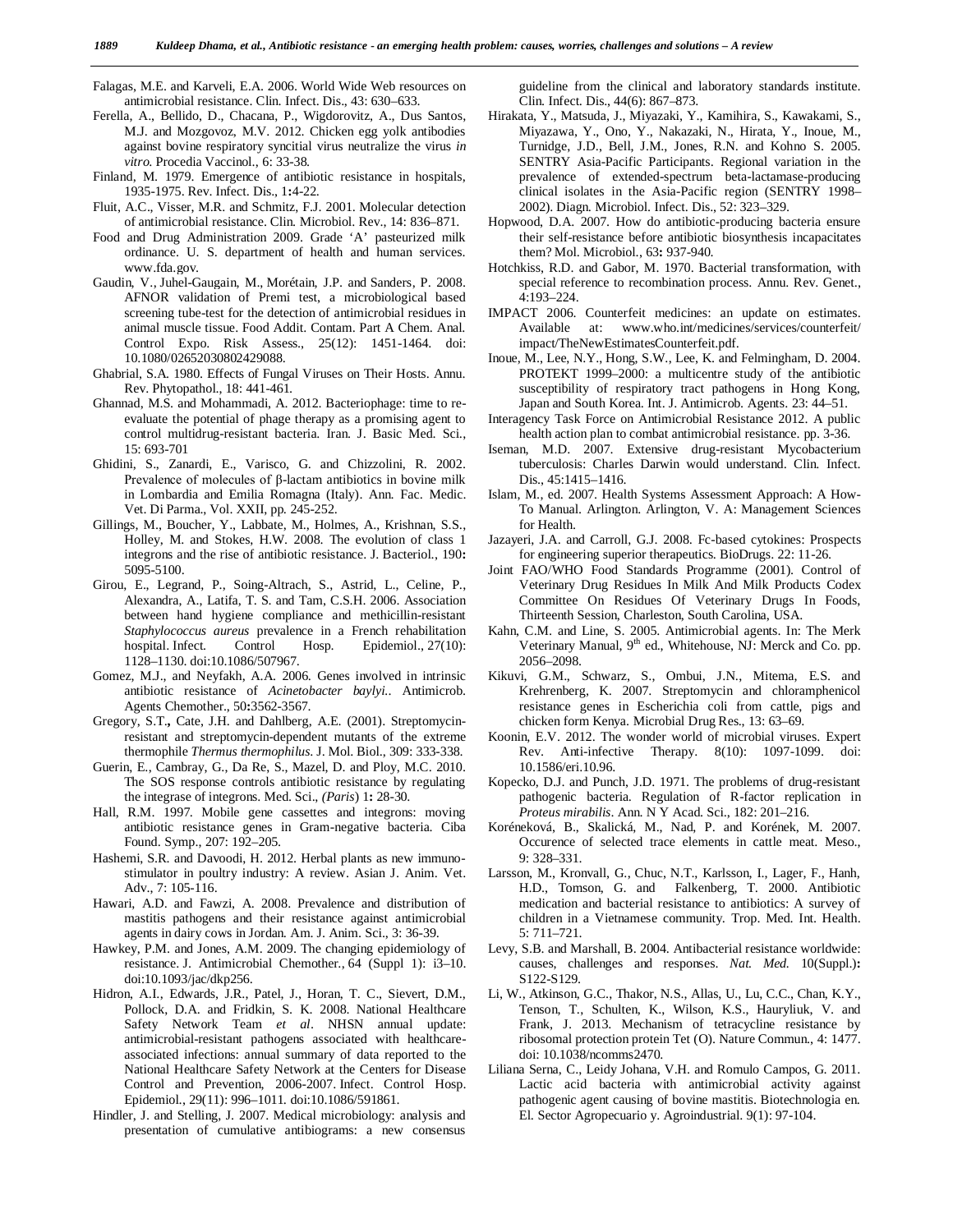- Linares, J. F., Gustafsson, I., Baquero, F. and Martinez. J.L. 2006. Antibiotics as intermicrobial signaling agents instead of weapons. Proc. Natl. Acad. Sci. U S A., 103(51). 19484-19489.
- Linton, A. H. (1977). Antibiotic resistance: the present situation reviewed. Vet. Rec., 100: 354-360.
- Liu, B. and Pop, M. 2009. ARDB—Antibiotic Resistance Genes Database. Nucleic Acids Res. 37**:** D443-D447.
- Llano-Sotelo, B., Azucena, E.F., Kotra, L.P., Mobashery, S. and Chow, C.S. 2002. Aminoglycosides modified by resistance enzymes display diminished binding to the bacterial ribosomal aminoacyl-tRNA site. Chemistry Biol., 9: 455-463.
- Luangtongkum, T., Jeon, B., Han, J., Plummer, P., Loque, C.M. and Zhang, Q. 2009. Antibiotic resistance in Campylobacter: emergence, transmission and persistence. Future Microbiol., 4(2): 189-200. doi: 10.2217/17460913.4.2.189.
- Mahima, A.K., Rahal, A., Deb, R., Latheef, S.K. and Samad, H.A., Tiwari, R., Verma, A.K., Kumar, A. and Dhama, K. 2012. Immunomodulatory and therauptic potential of herbal, traditional/indigenous and ethanoveterinary medicine. Pak. J. Biol. Sci., 15: 754-774.
- Mahima, Verma, A.K., Tiwari, R., Karthik, K., Chakraborty, S., Deb, R. and Dhama, K. 2013. Neutraceuticals from fruit and vegetables at a glance: a review. J. Biol. Sci., 13(2): 38-47.
- Maragakis, L.L. and Perl, T.M. 2008. *Acinetobacter baumannii*: epidemiology, antimicrobial resistance, and treatment options. Clin*.* Infect. Dis., 46:1254–63.
- Marshall, B.M., Ochieng, D.J. and Levy, S.B. 2009. Commensals: unappreciated reservoir of antibiotic resistance. Microbe 4**:** 231- 238.
- Martinez, J.L. 2009. The role of natural environments in the evolution of resistance traits in pathogenic bacteria. Proc. Biol. Sci., 276**:**2521-2530.
- Martinez, J.L., Baquero, F. and Andersson, D. (2007). Predicting antibiotic resistance. Nat. Rev. Microbiol., 5**:** 958-965.
- Mathew, A.G., Cissell, R. and Liamthong, S. 2007. Antibiotic resistance in bacteria associated with food animals: a United States perspective of livestock production. Foodborne Pathog. Dis., 4(2): 115–133. doi:10.1089/fpd.2006.0066.
- Mathur, M.D., Vidhani, S. and Mehndiratta, P.L. 2003. Bacteriophage therapy: An alternative to conventional antibiotics. J. Assoc. Physicians India. 51: 593-596.
- Mbori-Ngacha, D.N. 1997. Rational approach to limiting emergence of antimicrobial drug resistance. East Afr. Med. J., 74: 187–189.
- McKeegan, K.S., Borges-Walmsley, M.I. and Walmsley, A.R. 2002. Microbial and viral drug resistance mechanisms. Trends Microbiol., 10 (Suppl.): S8- S14.
- Mendez, C., and Salas, J. 2001. The role of ABC transporters in antibiotic-producing organisms: drug secretion and resistance mechanisms. Res. Microbiol., 152**:** 341-350.
- Mengeling, W.L., Brockmeier, S.L., Lager, K.M. and Vorwald, A.C. 1997. The role of biotechnologically engineered vaccines and diagnostics in pseudorabies (Aujeszky's disease) eradication strategies. Vet. Microbiol., 55: 49-60.
- Mercenier, A., Wiedermann, U. and Breiteneder, H. 2001. Edible genetically modified microorganisms and plants for improved health. Curr. Opin. Biotechnol., 12: 510-515.
- Meynell, E. and Datta, N. 1967. Mutant drug resistant factors of high transmissibility. Nature., 214 (5091): 885–887.
- Michael, A., Meenatchisundaram, S., Parameswari, G., Subbraj, T., Selvakumaran, R. and Ramalingam, S. 2010. Chicken egg yolk antibodies (IgY) as an alternative to mammalian antibodies. Ind. J. Sci. Technol., 3(4): 468-474.
- Mitema, E.S. and Kikuvi, G. 2004. Surveillance of overall use of antimicrobial drugs in humans over a five-year period (1997– 2001) in Kenya. J. Antimicob. Chemother., 54: 966-967.
- Mitema, E.S., Kikuvi, G.M., Stohr, K. and Wegener, H. 2001. An assessment of antimicrobial consumption in food producing animals in Kenya. J. Vet. Pharmacol. Ther., 24: 385–390.
- Movassagh, M.H. 2011. Detection of beta lactam antibiotics residues in Iranian ultra high temperature milk by Beta star test. Annals Biol. Res., 2(2): 95-98.
- Murray, C.J. and Lopez, A. D. 1997. Mortality by cause for eight regions of the world: Global Burden of Disease Study. Lancet. 349: 1269–1276.
- Musgrove, M.T., Jones, D.R., Northcutt, J.K., Cox, N.A., Harrison, M.A., Fedorka-Cray, K.J. and Ladely, S.R. (2006). Antimicrobial resistance in *Salmonella* and *Escherichia coli* isolated from commercial shell eggs. Poult. Sci., 85(9): 1665- 1669.
- Mwangi, M.M., Wu, S.W., Zhou, Y., Sieradzki, K., de Lencastre, H., Richardson, P., Bruce, D., Rubin, E., Myers, E. , Siggia, E.D. and Tomasz, A. 2007. Tracking the in vivo evolution of multidrug resistance in *Staphylococcus aureus* by wholegenome sequencing. Proc. Natl. Acad. Sci. U. S. A. 104: 9451- 9456.
- Nandi, S., Maurer, J.J., Hofacre, C. and Summers, A.O. 2004. Grampositive bacteria are a major reservoir of class 1 antibiotic resistance integrons in poultry litter. Proc. Natl. Acad. Sci. U. S. A. 101**:** 7118-7122.
- Newton, P., Proux, S., Green, M., Smithuis, F., Rozendaal, J., Prakongpan, S., Chotivanich, K., Mayxay, M., Looareesuwan, S., Farrar, J., Nosten, F. and White, N.J. 2001. Fake artesunate in Southeast Asia. Lancet. 357: 1948–1950.
- Newton, P.N., Green, M.D., Ferna´ ndez, F.M., Day, N.P.J. and White, N.J. 2006. Counterfeit anti-infective medicines. Lancet. Inf. Dis., 6: 602–613.<br>Nicholls, E.F., Madera,
- L. and Hancock, R.E. 2010. Immunomodulators as adjuvants for vaccines and antimicrobial therapy. Ann. Acad. Sci., 12: 46-61.
- Nisha, A.R. 2008. Antibiotic residues a global health hazard. 1(12): 375-377.
- Nordmann, P., and Poirel, L. 2005. Emergence of plasmid-mediated resistance to quinolones in Enterobacteriaceae. J. Antimicrob. Chemother. 56**:** 463-469.
- Normark, B.H. and Normark, S. 2002. Evolution and spread of antibiotic resistance. J. Internal Med., 252: 91–106.
- Nugent, R., Pickett, J. and Back, E. 2008. Drug Resistance as a Global Health Policy Priority. Drug Resistance Working Group Background Paper. Center for Global Development. Source: http://www.cgdev.org/doc/ghprn/Concept%20Paper.pdf.
- O'grady, J., Maeurer, M., Mwaba, P., Kapata, N., Bates, M., Hoelscher, M. and Zumla, A. 2011. New and improved diagnostics for detection of drug-resistant pulmonary tuberculosis. Curr. Opin. Pulm. Med., 17(3): 134-141.
- Ogawara, H., Kawamura, N., Kudo, T., Suzuki, K.I. and Nakase, T. 1999. Distribution of β-lactamases in actinomycetes. Antimicrob. Agents Chemother., 43**:** 3014-3017.
- Oka, H. 1995. Regulation and Current Residue Detection Methods of Antibiotics Used in the European Union. *In:* Chemical Analysis for Antibiotics Used in Agriculture. Eds. Oka, H., Nazakawa. H., Harada, K. and Macneil, J. D. AOAC International.
- Okeke, I.N., Klugman, K.P., Bhutta, Z.A., Duse, A.G., Jenkins, P., O'Brien, T.F., Pablos- Mendez, A. and Laxminarayan, R. 2005. Antimicrobial resistance in developing countries. Part II: strategies for containment. Lancet. Infect. Dis., 5: 568–580.
- Pallecchi, L., Bartoloni, A., Paradisi, F. and Rossolini, G.M. 2008. Antibiotic resistance in the absence of antimicrobial use: mechanisms and implications. Expert Rev. Anti Infect. Ther. 6**:**  725-732.
- Pallecchi, L., Lucchetti, C., Bartoloni, A., Bartalesi, F., Mantella, A., Gamboa, H., Carattoli, A., Paradisi, F. and Rossolini, G.M. 2007. Population structure and resistance genes in antibioticresistant bacteria from a remote community with minimal antibiotic exposure. Antimicrob. Agents Chemother., 51**:** 1179- 1184.
- Payne, D.J. Gwynn, M.N., Holmes, D.J. and Pompliano, D.L. 2007. Drugs for bad bugs: confronting the challenges of antibacterial discovery. Nat. Rev. Drug Discov., 6**:** 29-40.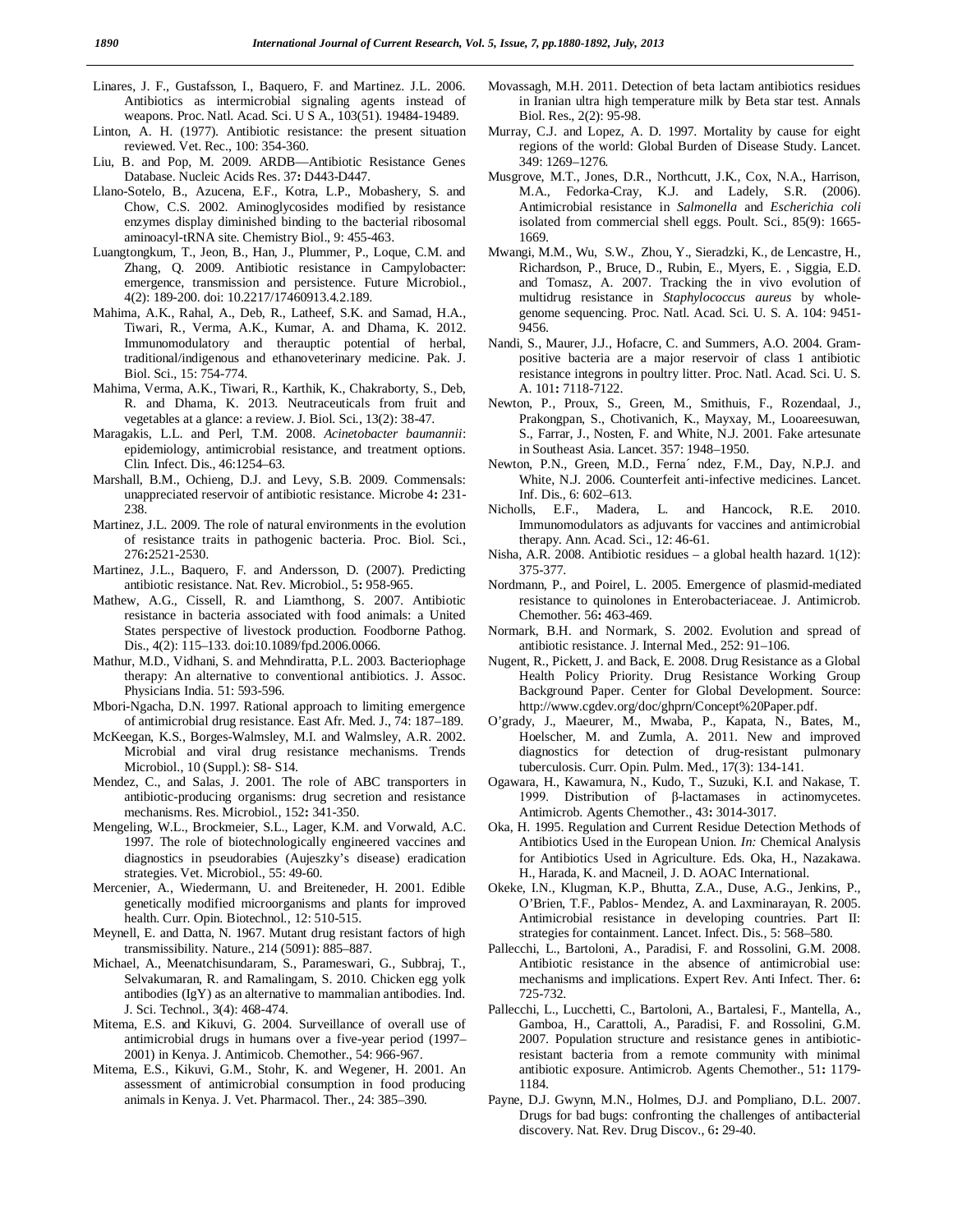- Perez, F., Hujer, A.M., Hujer, K.M., Decker, B.K., Rather, P.N. and Bonomo. R.A. 2007. Global challenge of multidrug-resistant *Acinetobacter baumannii*. Antimicrob. Agents Chemother., 51**:**  3471-3484.
- Piddock, L.J. 2006. Clinically relevant chromosomally encoded multidrug resistance efflux pumps in bacteria. Clin. Microbiol. Rev., 19**:** 382-402.
- Piddock, L.J. 2006. Multidrug-resistance efflux pumps—not just for resistance. Nat. Rev. Microbiol., 4**:** 629-636.
- Pikkemaat, M.G. 2009. Microbial screening methods for detection of antibiotic residues in slaughter house. Anal. Bioanal. Chem., 395(4): 893-905. doi: 10.1007/s00216-009-2841-6.
- Pikkemaat, M.G., Oostra-van Dijk, S., Schouten, J., Rappaline, M. and Van Egmond, H.J. 2008. A new microbiological screening method for the detection of antimicrobial residues in slaughter animals: the Nouws antibiotic test (NAT-screening). Food Control. 19: 781–789.
- Pirmohamed, M., Atuah, K.N., Dodoo, A.N. and Winstanley, P. 2007. Pharmacovigilance in developing countries. BMJ., 335: 462.
- Plozza, T., Trenerry, V.C., Zeglinski, P., Nguyen, H. and Johnstone, P. 2011. The confirmation and quantification of selected aminoglycoside residues in animal tissue and bovine milk by liquid chromatography tandem mass spectrometry. Int. Food Res. J., 18(3): 1077-1084.
- Poole, K. 2005. Efflux-mediated antimicrobial resistance. J. Antimicrob. Chemother., 56**:** 20-51.
- Poole, K. 2012. Stress responses as determinants of antimicrobial resistance in Gram-negative bacteria. Trends Microbiol., 20: 227-234.
- Radyowijati, A. and Haak, H. 2002. Determinants of Antimicrobial Use in the Developing World. Child Health Research Project, Special Report 4: 1.
- Recht, M.I. and Puglisi, J.D. 2001. Aminoglycoside resistance with homogeneous and heterogeneous populations of antibioticresistant ribosomes. Antimicrobial Agents Chemother., 45(9): 2414-2419.
- Reinert, R.R., Low, D.E., Rossi, F., Zhang, X., Wattal, C. and Dowzicky, M.J. 2007. Antimicrobial susceptibility among organisms from the Asia/Pacific Rim, Europe and Latin and North America collected as part of TEST and the *in vitro* activity of tigecycline. J. Antimicrob. Chemother., 60: 1018– 1029.
- Richet, H.M., Mohammed, J., McDonald, L.C. and Jarvis, W.R. 2001. Building communication networks: international network for the study and prevention of emerging antimicrobial resistance. Emerg. Infect. Dis., 7: 319–322.
- Riesenfeld, C.S., Goodman, R.M. and Handelsman, J. 2004. Uncultured soil bacteria are a reservoir of new antibiotic resistance genes. Environ. Microbiol., 6**:** 981-989.
- Roberts, M.C. 2008. Update on macrolide-lincosamide-streptogramin, ketolide, and oxazolidinone resistance genes. FEMS Microbiol. Lett., 282**:**147-159.
- Robicsek, A., Jacoby, G.A. and Hooper, D.C. 2006. The worldwide emergence of plasmid-mediated quinolone resistance. Lancet Infect. Dis., 6**:** 629-640.
- Rodríguez-Verdugo, A., Gaut, B.S. and Tenaillon, O. 2013. Evolution of *Escherichia coli* rifampicin resistance in an antibiotic-free environment during thermal stress. BMC Evol. Biol., 13: 50
- Rossolini, G.M. and Thaller M.C. 2010. Coping with antibiotic resistance: contributions from genomics. Genome Med., 2:15.
- Rownd, R. 1969. Replication of a bacterial episome under relaxed control. J Mol Biol., 44(3): 387–402.
- Rownd, R. and Mickel, S. 1971. Dissociation and reassociation of RTF and r-determinants of the R-factor NR1 in *Proteus mirabilis*. Nat. New Biol., 234(45): 40–43.
- Salyers, A.A., Gupta, A. and Wang, Y. 2004. Human intestinal bacteria as reservoirs for antibiotic resistance genes. TRENDS in Microbiol. 12: 412-416.
- Sasanya, J.J., Okeng, J.W.O., Ejobi, F. and Muganwa, M. 2005. Use of sulphonamides in layers in Kampala district, Uganda and

sulphonamide residues in commercial eggs. Afr. Health Sci., 5(1): 33-39.

- Shaban R., Ehsan S., Seyed A.G., Jesse L.G., Mohammad, A. and Torshizi, K. 2007. The effect of egg-derived antibody on prevention of avian Influenza subtype H9N2 in layer chicken. Int. J. Poul. Sci., 6(3): 207-210.
- Shah, N.S., Wright, A., Bai, G.H., Barrera, L., Boulahbal, F., Martin-Casabona, N., Drobniewski, F., Gilpin, C., Havelkova, M., Lepe, R., Lumb, R., Metchock, B., Portaels, F., Rodrigues, M. F., Rusch-Gerdes, S., Deun, A.V., Vincent, V., Laserson, K., Wells, C. and Cegielski, J.P. 2007. Worldwide emergence of extensively drug-resistant tuberculosis. Emerg. Infect. Dis., 13**:**  380-387.
- Shoemaker, N.B., Vlamakis, H., Hayes, K. and Salyers, A.A. 2001. Evidence for extensive resistance gene transfer among Bacteroides spp. and among Bacteroides and other genera in the human colon. Appl. Environ. Microbiol., 67**:** 561-568.
- Sierra, D., Contreras, A., Sánchez, A., Luengo, C., Corrales, J.C., Morales, C.T., de la Fe, C., Guirao, I. and Gonzalo, C. 2009. Short communication: detection limits of non-beta-lactam antibiotics in goat's milk by microbiological residues screening tests. J. Dairy Sci., 92(9): 4200-4206.
- Silver, R.P. and Cohen, S.N. 1972. Nonchromosomal antibiotic resistance in bacteria. V. Isolation and characterization of R factor mutants exhibiting temperature-sensitive repression of fertility. J. Bacteriol., 110(3):1082–1088.
- Silver, R.P. and Falkow, S. 1970. Specific labeling and physical characterization of R-factor deoxyribonucleic acid in *Escherichia coli*. J Bacteriol., 104 (1):331–339.
- Sirinavin, S. and Dowell, S.F. 2002. Antimicrobial resistance in countries with limited resources: Unique challenges and limited alternatives. Semin*.* Pediatr. Infect. Dis., 15: 94–98.
- Skurray, R.A. and Firth, N. 1997. Molecular evolution of multipleantibiotic-resistant staphylococci, p. 167-191. *In:* D.J. Chadwick (ed.), Antibiotic resistance: origins, evolution, selection and spread. Wiley, Chichester, United Kingdom.
- Sommer, M.O. Dantas, A.G. and Church, G.M. 2009. Functional characterization of the antibiotic resistance reservoir in the human microflora. Sci., 325**:**1128-1131.
- Sorensen, S.J., Bailey, M., Hansen, L.H., Kroer, N. and Wuertz, S. 2005. Studying plasmid horizontal transfer in situ: a critical review. Nat. Rev. Microbiol., 3**:** 700-710.
- Soulsby, E.J. 2005. Resistance to antimicrobials in humans and animals: Overusing antibiotics is not the only cause and reducing use is not the only solution. BMJ., 331 (7527): 1219– 1220. doi:10.1136/bmj.331.7527.1219.
- Stead, S., Sharman, J.A., Tarbin, J.A., Gibson, E., Richmond, S., Stark, J. and Geijp, E. 2004. Meeting maximum residue limits: an improved screening technique for rapid detection of antimicrobial residues in animal food products. Food Additives and Contaminants. 21: 216–221.
- Strahilevitz, J., Jacoby, G.A., Hooper, D.C. and Robicsek. A. 2009. Plasmid-mediated quinolone resistance: a multifaceted threat. Clin. Microbiol. Rev., 22**:** 664-689.
- Szczepanowski, R., Linke, B. , Krahn, I., Gartemann, K.H., Gützkow, T. , Eichler, W., Pühler, A. and Schlüter, A. 2009. Detection of 140 clinically relevant antibiotic-resistance genes in the plasmid metagenome of wastewater treatment plant bacteria showing reduced susceptibility to selected antibiotics. Microbiol., 155**:**  2306-2319.
- Tauch, A., Kassing. F., Kalinowski. J. and Puhler, A. 1995. The erythromycin resistance gene of the *Corynebacterium xerosis* Rplasmid pTP10 also carrying chloramphenicol, kanamycin, and tetracycline resistances is capable of transposition in *Corynebacterium glutamicum*. Plasmid., 33(3): 168-179.
- Thiam, S., LeFevre, A.M., Hane, F., Ndiaye, A., Ba, F., Fielding, K.L., Ndir, M. and Lienhardt, C. 2007. Effectiveness of a strategy to improve adherence to tuberculosis treatment in a resource-poor setting: a cluster randomized controlled trial. JAMA. 297: 380–386.